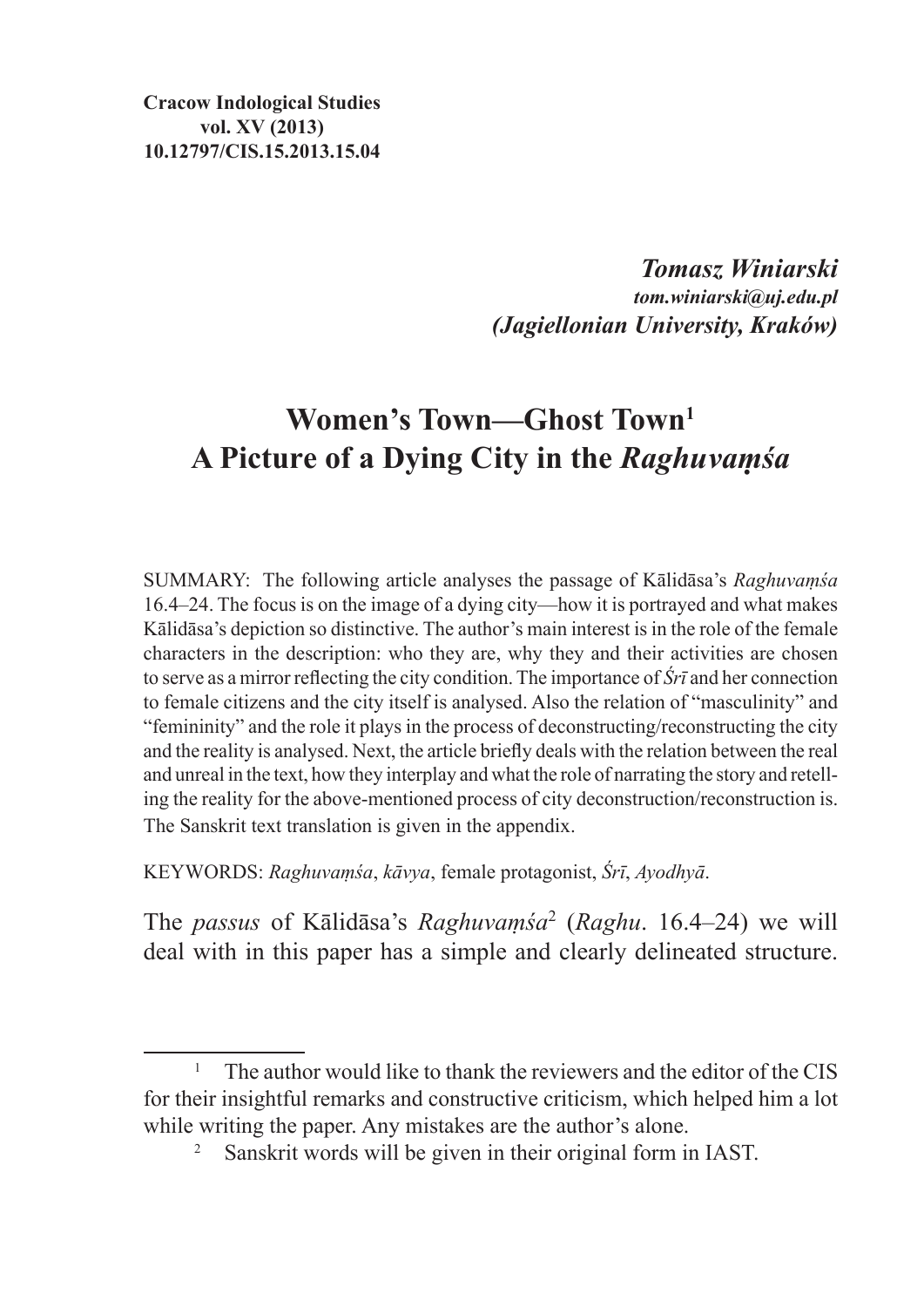Verses 16.4 to 8 are plot exposition,<sup>3</sup> *śloka*s 16.9–21—containing the actual description of Ayodhyā's agony—form the main part of the work, while *śloka*s 16.22–23, being a mirror-like reflection of the initial lines, form the plot resolution. *Raghu.* 16.24 concludes the story. The first verses throw us immediately *in medias res*—we find ourselves in Rāghava's bedroom, with the young king lying awake among the sleeping servants (*Raghu*. 16.4). His sleepless vigil is interrupted by an unknown young lady appearing in his bedroom. She looked like the one whose husband is on a long journey<sup>4</sup> and at the same time like a "frozen lotus flower."<sup>5</sup> This description instantly refers us to a stereotypical image of *virahiṇī* or *proṣitabhartṛkā.* According to *nayikābheda*—female character typology, first mentioned in Bharata's *Nāṭyaśāstra,* it would be one of eight types of heroine (*aṣṭanayikā*) associated with *vipralambha*—full of suffering love in separation from the object of her desire, namely, it is a woman who stops caring for her beauty and looks while her husband is abroad. She sees no reason to dress carefully, nor to seek beautiful clothes or precious jewellery, since they are not going to be admired by her beloved. This practice of deliberate abnegation, allegedly very common among Indian women of that time, was probably rooted in a presumption that a good wife should reserve her beauty only for her *deva* on earth—i.e. her husband. In the *Raghuvaṃśa* passage in question, the term "abroad" is to be taken in the extreme sense—Kuśa's father, who, in a way, was the woman's husband, has died and gone to heaven.<sup>6</sup>

This image—a woman referred to as a flower—although stereotypical and common in *kāvya* literature is nonetheless a vivid and realistic

<sup>3</sup> The events described in the *passus* take place after Rāma died and all of his subjects abandoned Ayodhyā. Afterwards his sons held the new capitals and Kuśa was made a *primus inter pares* as suggested by previous verses *Raghu.* 16.1–3.

<sup>4</sup> *Raghu*. 16.7: *pravāsasthakalatraveṣām* [...] *vanitām*.

<sup>5</sup> *Raghu.* 16.7: *mṛṇālinī haimam ivoparāgam*.

<sup>6</sup> Compare *Raghu.* 16.23.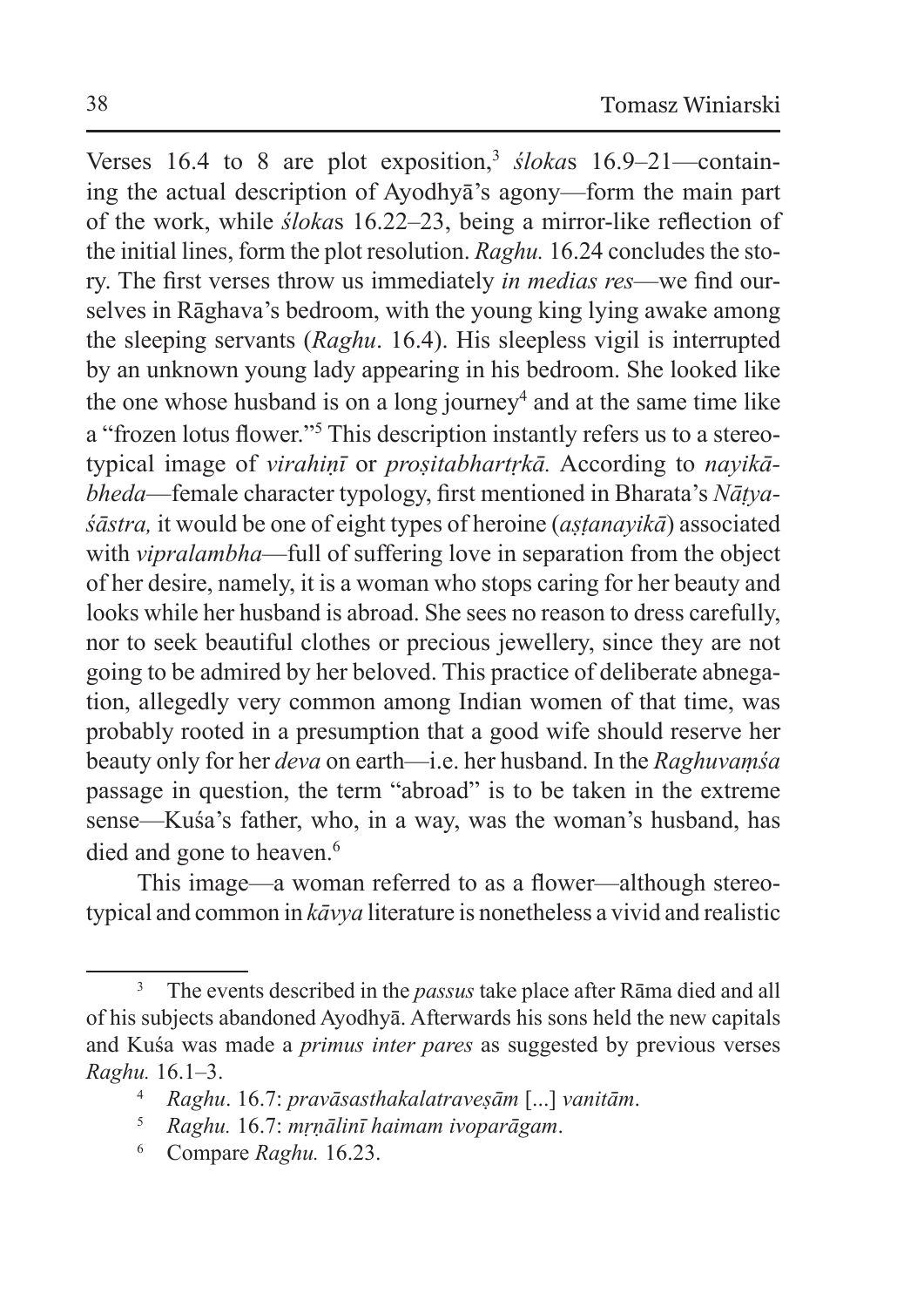enough depiction of a suffering woman. It is contrasted with the next verse: "she was like a shadow reflecting in the mirror."<sup>7</sup> We might be tempted to think it is not actually a contrast but a continuation of the previous statements and should be read as "she is as a shadow of a woman she used to be while her husband was present". But as Rāghava states, she actually is a shadow which entered the house "despite its barred door"8 —this *dictum* effectively deprives our stranger of any substantial form and of any real existence. Of course, we are dealing here with switching from and to "*kāvya* realism"—the one constructed with archetypical as well as stereotypical<sup>9</sup> and very specific imagery, but still, as far as our text is concerned, remembering the specificity of *kāvya* style, we may regard it as at least some sort of realism.<sup>10</sup> We should observe this method of constructing descriptions—by means of contrasts and oppositions—with caution, since it is a basic trick used by Kālidāsa both to convey the meaning and build up the atmosphere of the text. We will discuss this matter in a detailed way later. Confused by her presence, Rāghava asks the woman who her husband is and what the reason is for which she dares to enter his bedroom.<sup>11</sup> He issues a warning that under no circumstances is he going to have an affair with her. The latter might seem quite surprising, considering the lack of any advances on her part at the moment—in fact she has had no time to say a word or make a move yet. Do we observe the young man's excessive ego in action here? It does not really seem to be the case. First of all, the very presence

For the discussion on this topic see: Kaul 2010, 130.

<sup>10</sup> It might not be true in terms of historical details, but it conveys some kind of "transhistorical" (Kaul's term) truth about the self-perception of the urban culture which, as we will see, is represented by the mysterious woman. It may not be an exact picture of any given city, nonetheless, it is an exact reflection of the meaning of any city (compare Kaul 2010, 16, 31–38).

<sup>11</sup> *Raghu*. 16.8: *kā tvaṃ śubhe kasya parigraho vā kiṃ vā madabhyāgamakāraṇaṃ te*.

<sup>7</sup> *Raghu*. 16.6: *chāyām ivādarśatalaṃ*.

<sup>8</sup> *Raghu.*16.7: *sāvaraṇe 'pi gehe*.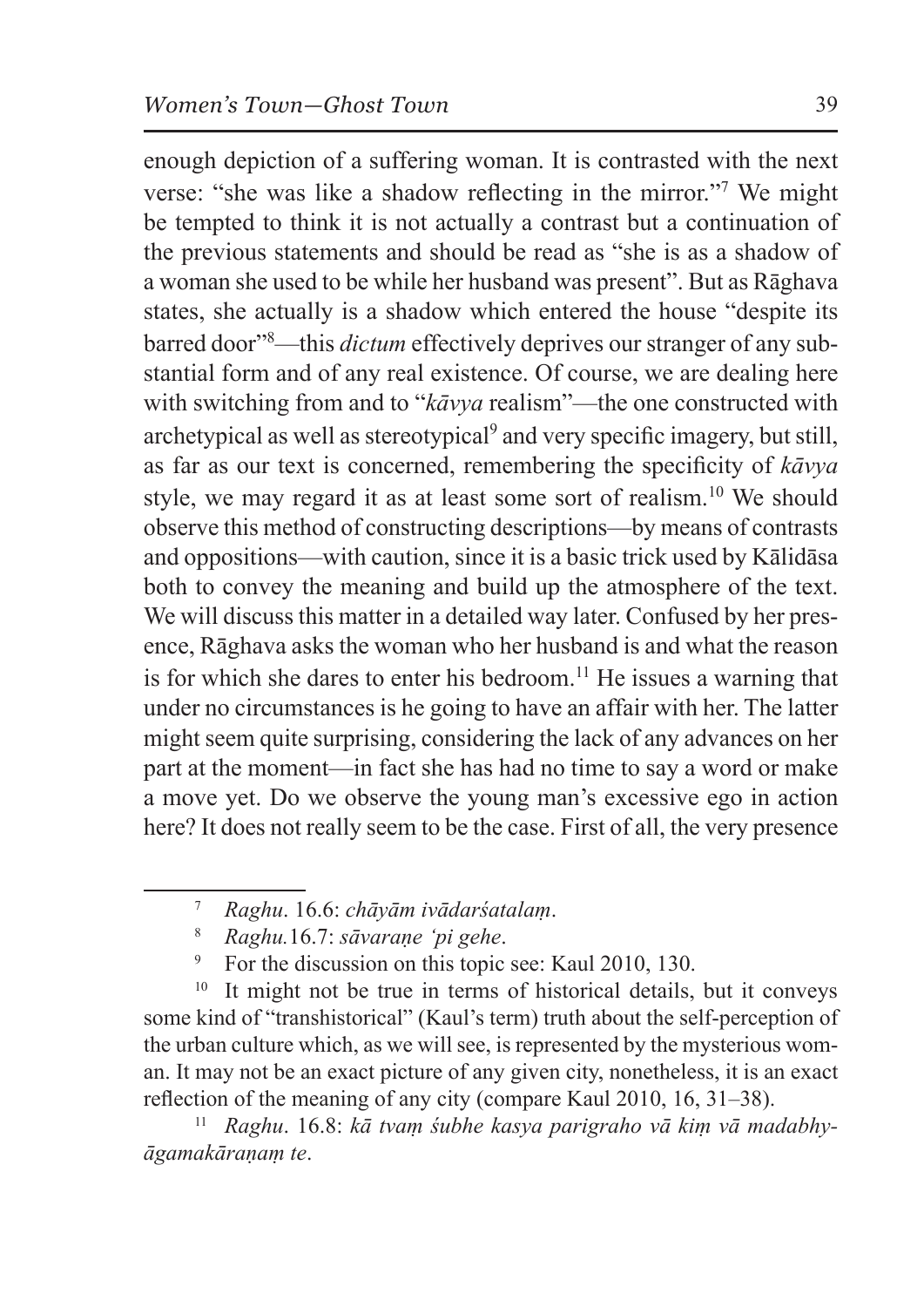of a woman, clearly longing for a man's company, in his bedroom could be considered by the righteous man and king as a kind of challenge to which he needs immediately and conclusively to respond. This sense of moral duty and obedience to law or moral precepts is shown by the fact that Kuśa is saying that a man of Rāghava family is not attracted to a woman of another man.<sup>12</sup> The situation would in that case function simply as a conventional display of Rāghavas' righteousness and high sense of moral duty<sup>13</sup>—the traits every king is supposed to possess. We should think of yet another possibility—it might be a kind of game played by the author with the reader. Most probably Kālidāsa is aware of the readers' expectations regarding the plot—when we see a beautiful lonely woman in the bedroom of a half-naked, young man, there must be an affair in store. But Kālidāsa, in my opinion, deliberately contradicts our hopes, totally rejecting such a possibility and surprises us with an unexpected turn of events—another frequently used technique in his repertoire. Let us go back to the young king's bedroom, where the interviewed woman reveals her identity. Rāghava, very soberly for a man taken by surprise in the middle of a night, concludes that she exhibits some unusual abilities—she managed to sneak somehow into his chamber, despite its door being locked, although she does not look to him like a yoga practitioner who possesses some kind of *sidhi* power.<sup>14</sup>As already mentioned, he properly identifies her as a kind of supernatural being or phantom ("shadow"). Properly, because eventually she turns out to be a *dev*<sup> $15$ </sup>—the goddess or the guardian deity of the capital city abandoned by our protagonist's father. What we should carefully observe here is the twisted way in which reality and illusion are

<sup>12</sup> *Raghu.* 16.8: *vaśināṃ raghūṇāṃ manaḥ parastrīvimukhapravṛtti*.

<sup>&</sup>lt;sup>13</sup> This feature is considered so important that it is present in the descriptions of almost all Rāghavas, *vide* for example *Raghu.* I, 3 the description of Dilipa, or *Raghu.* 9.7 that of Daśaratha.

<sup>14</sup> *Raghu.* 16.7: *yogaprabhāvo na ca lakṣyate te*.

<sup>15</sup> *Raghu.* 16.8: *tasyāḥ* [...] *jānīhi* [...] *adhidevatāṃ mām*, where *tasyāḥ*  refers to Ayodhyā.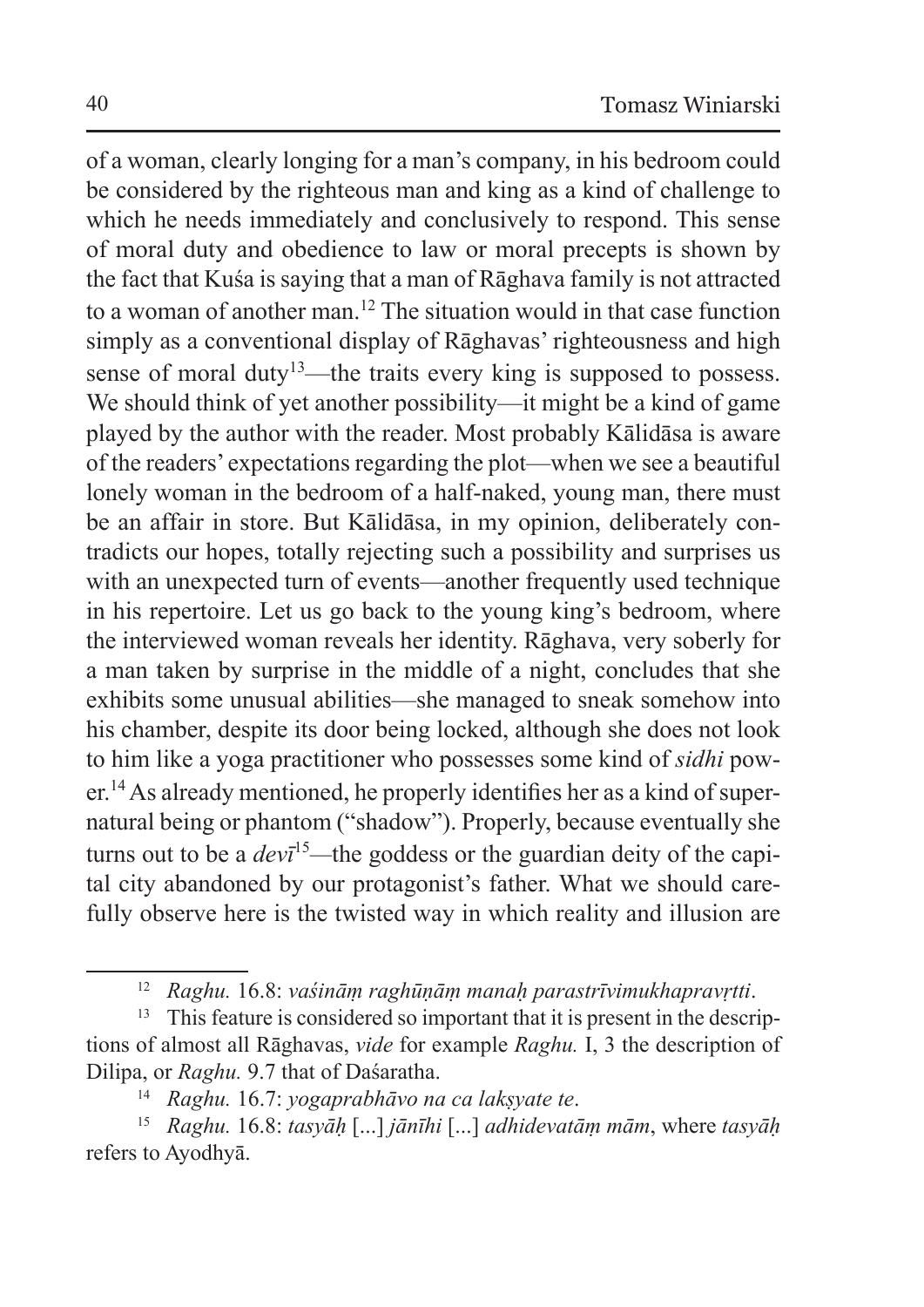intermingled. First, we cannot be absolutely sure if the scene is at all happening in reality<sup>16</sup>—it is night, the time of ghosts, Kusa wakes from his sleep but strangely enough nobody else does, there is no witness to the conversation. It might be as well Rāghava's imagination is he really fully awake or are we on the verge of his dream and reality? The text seems to be absolutely positive about that—what it describes is the real world. If it is true, the reality Rāghava is awakened to on closer inspection turns out to be a very strange one. What appears most realistic and probable is not necessarily real. For instance, contrary to our expectations, the realistically depicted woman seems to be only a "shadow in the mirror" cast by an immaterial entity. The "logical" and "rational", at least in terms of Indian mentality, explanation that she might be a yoga practitioner is rejected by the Rāghava himself at first glance—our protagonist is also surprisingly prone to accept the fantastic explanation and discard the realistic one without any hesitation. We should remember well this way of description—where the real is only an illusion while the unreal forms the backbone of reality it will become the key concept for understanding the text in this paper.

Going back toAyodhyā deprived of her legitimate king—as a consequence of this abandonment,<sup>17</sup> the unruled capital experiences a period of total decline.<sup>18</sup> As we will see in a while, Kālidāsa is not simply describing a ruined city which is plundered by enemies or destroyed by civil disorder.<sup>19</sup> Ayodhyā from his poem will not have the privilege

<sup>&</sup>lt;sup>16</sup> For example, *vide* Kale (1922, xxiii), who writes: "[...] Kuśa [...] is visited in a dream by the guardian deity (*adhidevatā*) of the city of Ayodhya".

<sup>17</sup> It is not stated *expressis verbis* anywhere, but it can be deduced from *Raghu.* 16.9–10. It is also a recurrent concept in the *kāvya*, for example *Buddhacarita* states openly that the city becomes a forest without prince Gautama, and the forest becomes a city in his presence. (*Buddhacarita* 8.6). See also for example *Raghu*. 15.29.

<sup>18</sup> *Raghu.*16.10: *sā* [...] *prapannā karuṇām avasthām*.

<sup>19</sup> Although *kāvya* literature is full of descriptions of abandoned cities, as far as the author is aware, all of them are results of a catastrophe or war, e.g. Vākpatirāja's *Gauḍavadha* 659cff. This one itself is a direct allusion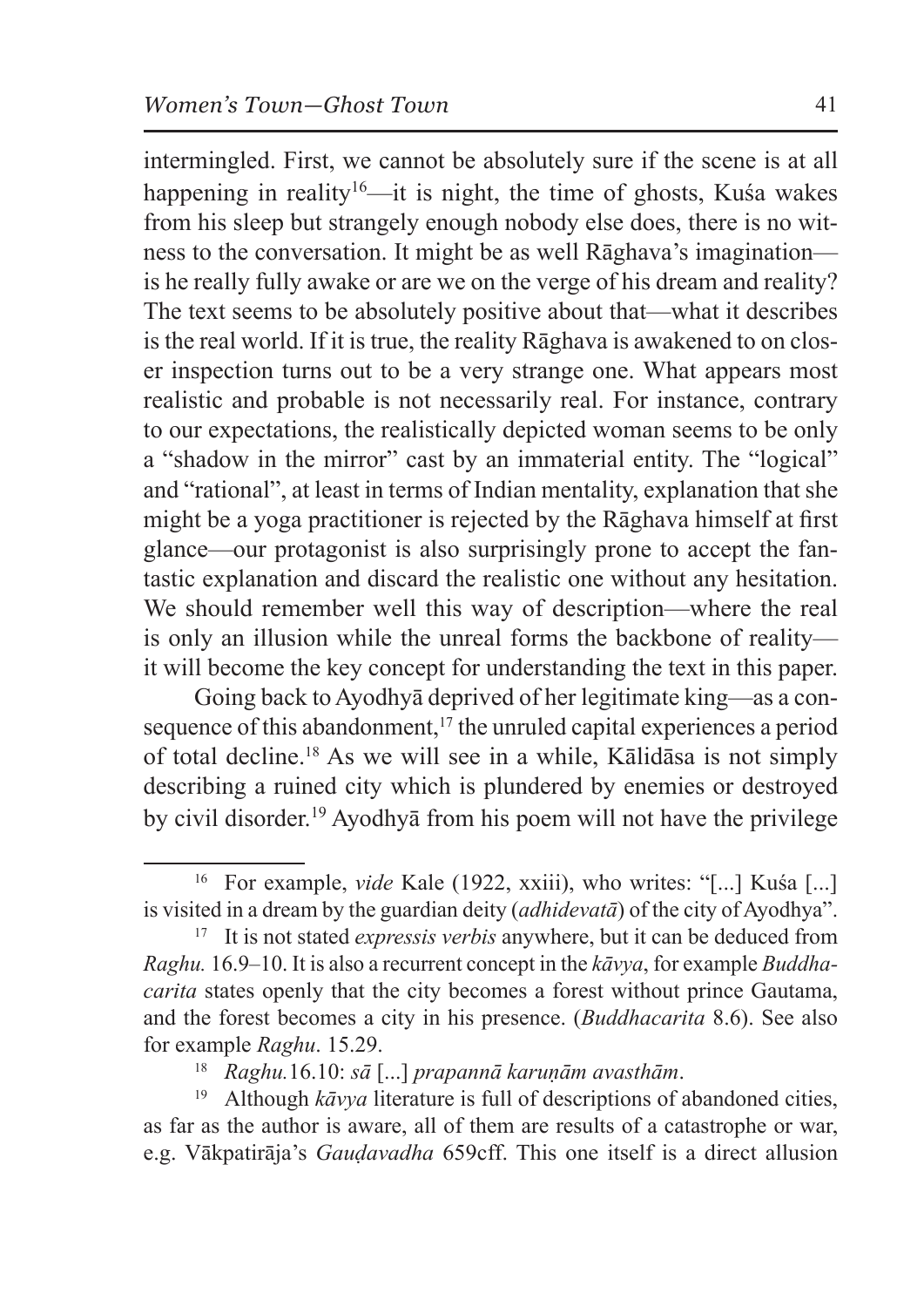of quick death by sword and fire—instead, it is subject to some sort of terrible transformation. The process is described in subsequent *śloka*s*,*  which are a kind of goddess's lamentation about the condition which has befallen her city. As such, it perfectly conforms to the standard behaviour of *proṣitabhartṛkā*, who expresses her anxiety by way of constantly deploring her misery and her lost lover.

The *passus* in question has a frame easy to define—it consists of ten distichs sharing the very similar structure, which conforms to the aforementioned method of joining two contrasting images into one couplet. Generally, the first verse recalls the image of Ayodhyā's glorious past, while the other depicts her present, impoverished and distorted form. We watch something resembling a slide-show consisting of several postcards from a dying city, each of them composed with care and utmost mastery.

Before analysing those images in full detail, let us take a look at yet another of Kālidāsa's brilliant tricks—the movie-like way in which he sequences the postcards of this "slide-show". At first, he lets us admire from a distant point in space and time a bird's eye view of the metropolis, the city once pulsating with life and joy (*Raghu.* 16.10). Immediately after that, a rapid "camera-like" movement brings us over jagged walls and ramparts (*Raghu.* 16.11), so that we find ourselves on the king's road (*Raghu*. 16.12), which leads us to the palace and the gardens (*Raghu.* 16.13–15). The next—so to say—"frames" show us the palace indoors—we run through the chambers decorated with paintings and through the galleries full of statues (*Raghu.* 16.16, 17). Eventually, we break free from the building and cast a farewell look to the palace (*Raghu*. 16.18), the gardens and the Sarayu river (*Raghu*. 16.19, 20) and we end our little odyssey in Rāghava's bedroom (*Raghu.* 16.21). The mastery in switching perspectives, zooming in and out between general and detailed views, contributes to a very dynamic

to Kālidāsa's work (cf. Warder 1974). Any description of abandoning a city in *kāvya* is different from the one in *Ragh.* in the sense that it is driven by war, all of them are also later than Kālidāsa's one.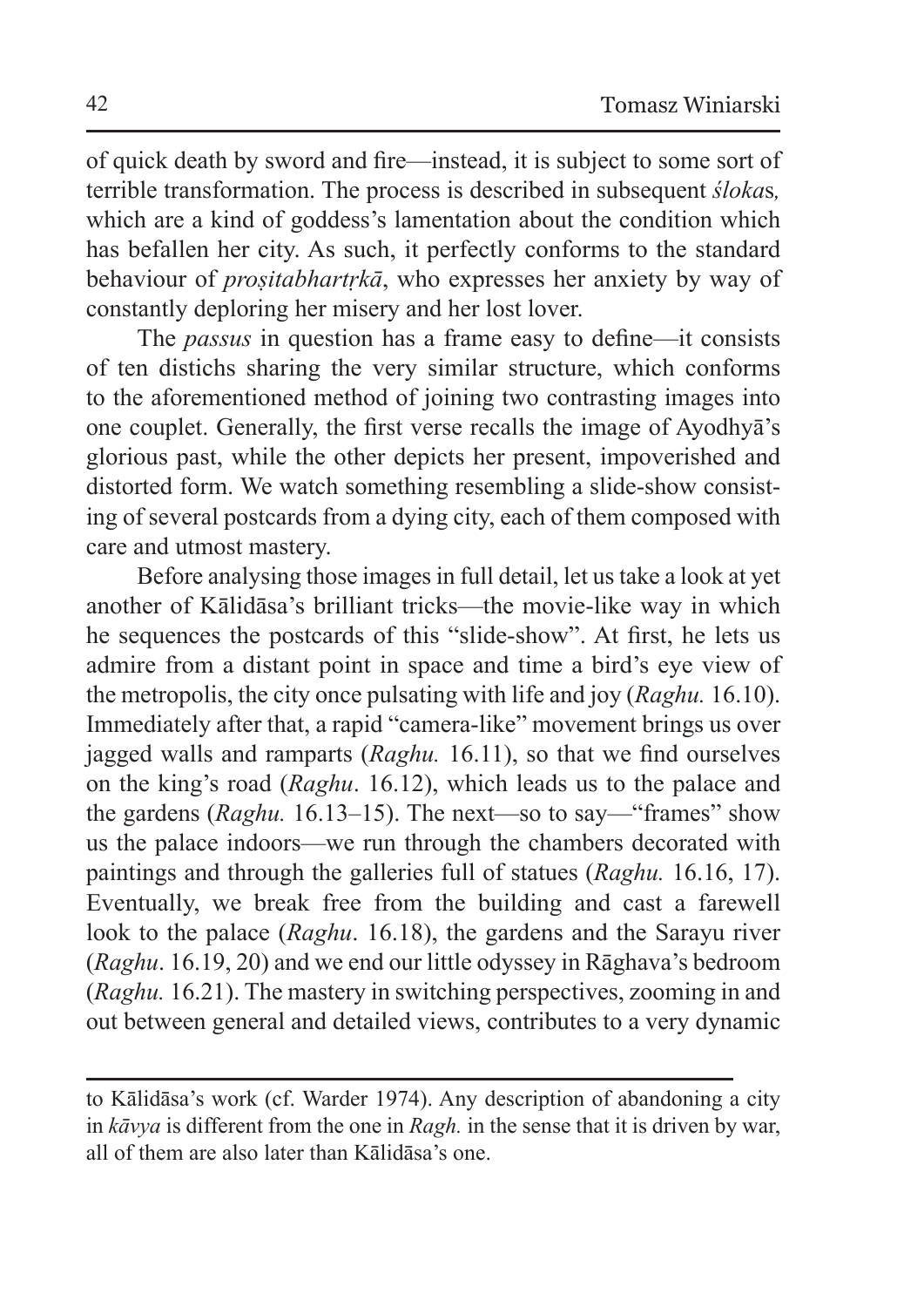and vivid image. It is worth mentioning that those verses match precisely the list of elements of the ideal city description in *kāvya* literature (compare Kaul 2010, 51–58). The city of Ayodhyā in Kālidāsa's description is located on the river bank. It is encompassed by an outer wall (usually called *prākāra*), and guarded by watchtowers (*aṭṭāla*), with palaces and decorated high mansions. The other common city features such as gardens (*udyāna*), ponds (*sarasa*) and tanks (*vāpi*) are also present in the text. We can safely presuppose that we are not presented with a series of casual images, but with a carefully selected composition of frames or slides, which form a consistent narrative on Ayodhya's agony. This thesis will be hopefully proven true in the next few paragraphs.

The overwhelming majority of *śloka*s in this passage have a structure analogous to that in the initial description of the *devī*. We have here a juxtaposition of two images—the first is a typical, even stereotypical, conventional picture of everyday life in a city, sometimes a realistic one as we can suppose. The best way to define the other is to call it a distorted and degenerated reflection of reality, often coming close to a grotesque or horror-like description. Not only each and every single *śloka* is organized according to this pattern—the whole passage (*Raghu.* 16.11–21) is in a subtle way set off against the description of Rāghava and his bed-chamber (*Raghu*. 16.4–8), the latter—the author would like to prove it in the following paragraph—sharing some characteristics with the standard *kāvya* depiction of an ideal city. First of all, let us notice that according to Kālidāsa's verses Rāghava is the only one "awake while the servants are sleeping."<sup>20</sup> We could expect a totally different image, that of a prince sleeping safely while his people guard his chamber. Here it can be deduced that, on the contrary, he is the one to guard the safe sleep of his *jana.* Comparing it to the beginning of the description of Ayodhyā in "the first *kāvya*" we may notice a similar image of Daśaratha who protected the city "as Maghavan protects

<sup>20</sup> *Raghu.* 16.4: [...] *suptajane prabuddhaḥ* [...] *kuśaḥ.*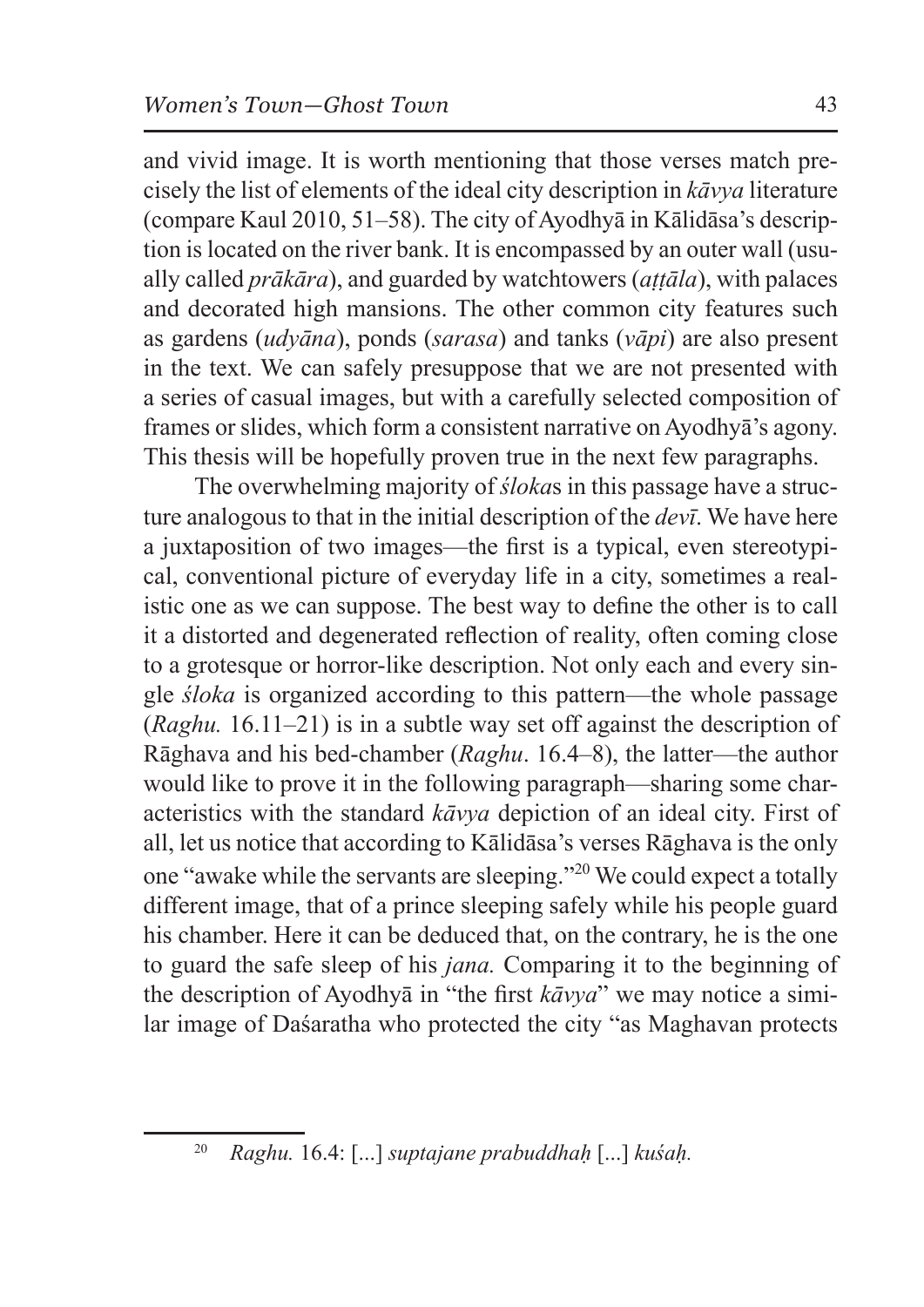Amarāvatī" (Ramanujan 2004: 60).<sup>21</sup> It may be realized from this verse that Rāghava is not simply suffering from sleeplessness—he is not only awake, but above all he is vigilant, acting as a guardian and thus fulfilling his royal duty of *bhūpālana.* One of the most important traits of any city is the fact that it can provide its citizens with relative safety. In terms of poetic city images this property is being expressed by the presence of city lights (Ramanujan 2004: 54). The cities are much more luminous<sup>22</sup>—both literally and metaphorically—than villages and, of course, than the wilderness. As Ramanujan states in his essay *Towards an Anthology of City Images*, particularly the "glaring, uncertain and uneven lighting of village streets is set off against the steady lamp lights of the city. The difference in the lights also symbolically refers to the state of a civilisation, one uncertain and hand-to-mouth, the other regulated and reliable" (Ramanujan 2004: 54). The very epithet "steady" (*stimita*) is chosen by Kālidāsa to describe the lamp lights in Rāghava's bedroom. It is worth noticing that lamps, along with barred doors, are the only pieces of furniture in the young prince's bedchamber described in the poem, although other locations—for example, the devastated Ayodhyā—are described almost in full detail. This scarcity of elements—in author's opinion—is not a coincidence. By keeping the number of elements low, Kālidāsa makes every single one of them more meaningful and functionally important. In the same manner as Kuśa's vigil is a handy representation of his devotion to *bhūpālana*, the steadiness of lamplight is a metaphor of safety which results from

<sup>21</sup> He most probably means *Rāmāyaṇa* 1.006.005: [...] *pālitā sā purī śreṣṭhendreṇa ivāmarāvatī* [...]. It is a standard comparison, vide: Sudyka 2010: 99.

<sup>&</sup>lt;sup>22</sup> From the point of view of the contemporary reader the difference may be less obvious. According to our standards cities at that time were still very dangerous places, especially at night. But it is all about a relative level of safety—they were noticeably more civilised and safe (or at least more "lawful") than outdoors or even villages.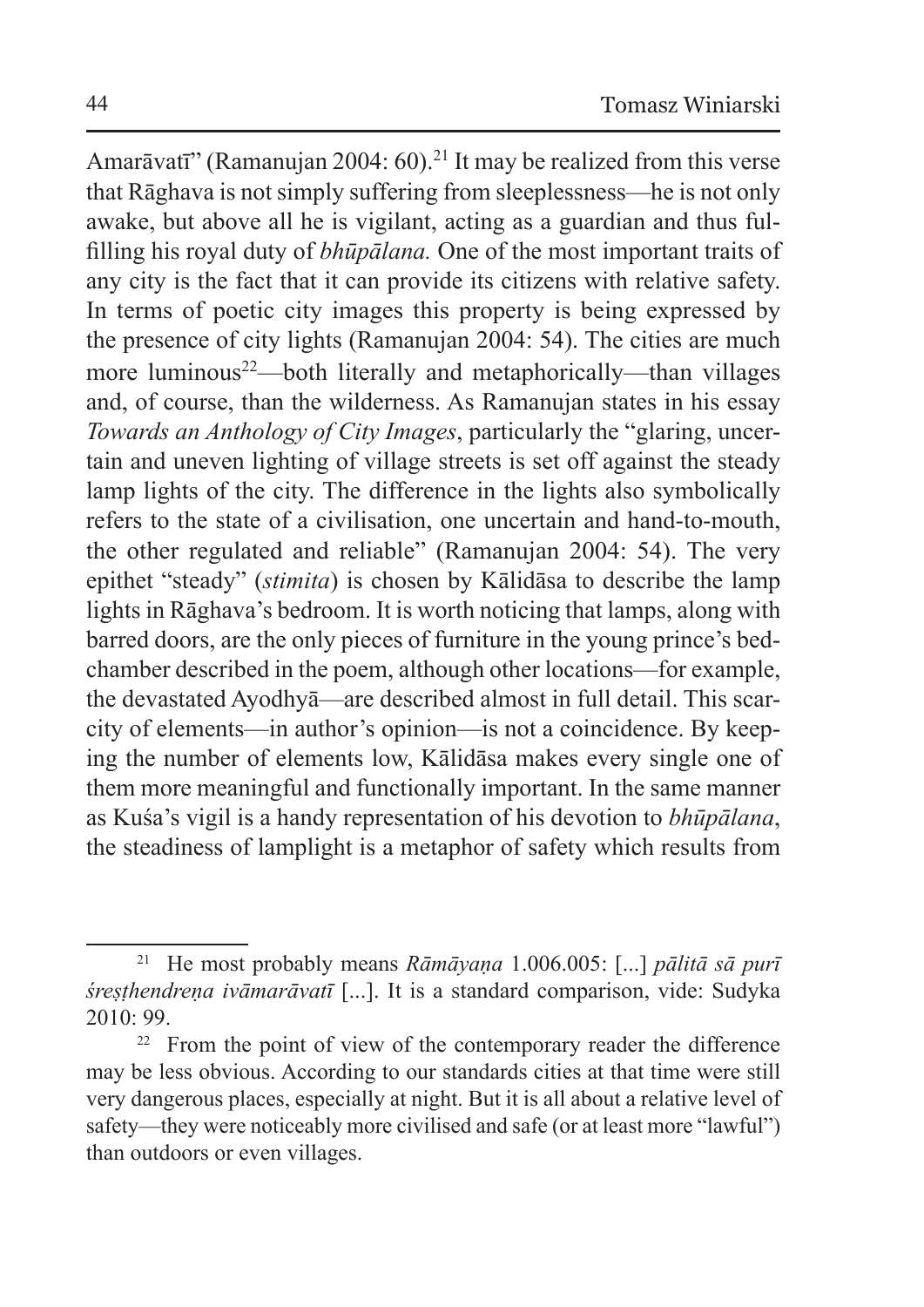his uninterrupted vigil.<sup>23</sup> Also the description of sleeping—therefore not expecting any danger—servants seems to confirm this conjecture. All of this is summarized in the fact that the door to the bedchamber is barred, i.e. the "city walls" or the "frontiers" of the Rāghava-protected area are safe and well-guarded. All factors necessary to model the city in its rudimentary form are present: the ruler, the subjects and the bounded territory controlled by them. As can be easily seen from this *passus,* which the author proposes to interpret as a sketchy description of "the ideal city in a miniature", all the prosperity has its source in the presence of the righteous ruler—*conditio, sine qua* every city would likely share the miserable fate of Ayodhyā.

If we contrast the description of the ruined city with that of theRāghava's bedroom, we will see that they are, to a great extent, focused on common elements: the necessity of a proper leader as a guarantee for the well-being of a town and its citizens (*Raghu*. 16.4; 16.9–10; 16.11), light as a metaphor for safety (*Raghu*. 16.4<sup>24</sup>) or high-culture and, what follows, the lack of it as a symptom of city decline (*Raghu*. 16.18; 16.20). It also refers to a king's *tejas,* which can be understood almost literally as radiance or light of a king's *sacra,* enlightening and safeguarding all the city. Also the concept of the well-guarded boundary (*Raghu*. 16.7, 8) finds its counterpart in the city walls description contained in *Raghu*. 16.11 and, at least partially, in the description of the Sarayu river (*Raghu*. 16.21).<sup>25</sup>

As we gradually walk through the city from the ruined walls through king's palace, we dive deeper and deeper into the darkness. We start from

<sup>&</sup>lt;sup>23</sup> The light, that of the Sun and the Moon, is connected with good sovereignty in *Raghu.* 4.12.: "As the moon by its power to delight is rightly called Chandra; and as the sun by its diffusing heat is correctly named Tapana; so he, by pleasing his subjects, was justly styled *rāja.*" (Transl. Kale 1922 : 27).

<sup>24</sup> *Vide* footnote 8.

<sup>&</sup>lt;sup>25</sup> "Complain till you reach the king, run till you reach the river"is a proverb quoted by Ramanujan to indicate that every city has its "two dimensions the physical and the social. [...] The king is the ultimate authority, the river is the last boundary." (Ramanujan 2004: 53).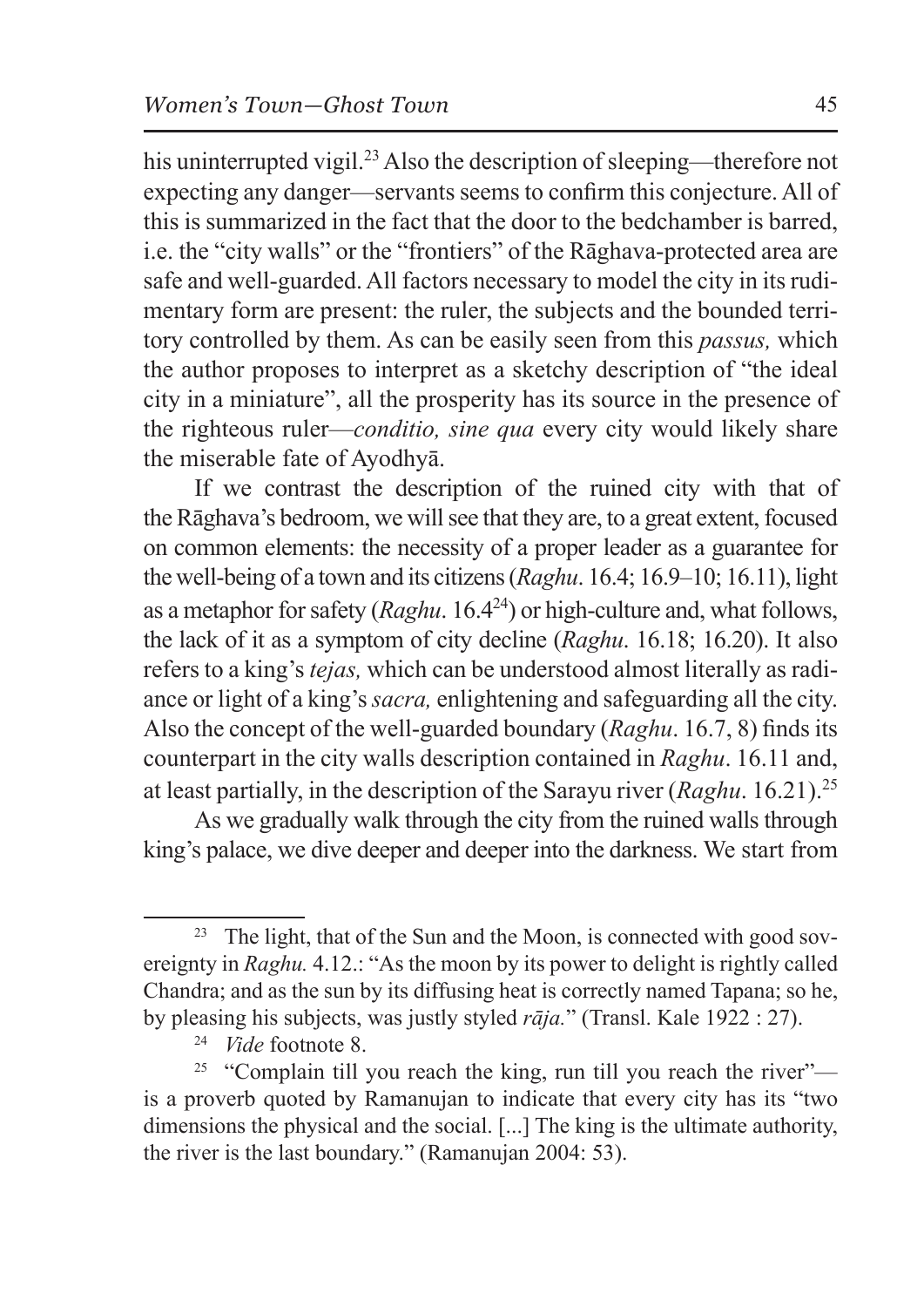the sunset (*Raghu.* 16.11) and end up in the night impenetrable even for the brightest moon-light (*Raghu.* 16.18). As far as the text is concerned, the limits of Ayodhyā are her brightest part while the centre is the darkest one. Remembering about the equality between the light and the safety, approaching the king's palace we enter the danger zone. It is a sharp contrast to Rāghava's bedroom, where the centre is the most safe zone, while outdoors it is dark and potentially dangerous. It is also the total negation of the standard *kāvya* description, where the city is characterized after all by its brightness and white colour, which corresponds to the king's splendour and fame. Let us take a closer look at the text. *Śloka* 12 depicts young women adorned with shining and jingling anklets, who hurry to see their lovers. We can easily identify this verse as a description of *abhisārikā*s or women hurrying to meet their lovers*,* which is one of the most common and over-exploited *topoi* of *kāvya* literature. This mundane element is contrasted with a nightmarelike image in which the place of young lovers has been taken by bloodthirsty, growling female jackals, emitting flames from their muzzles.<sup>26</sup> We should observe how these apparently contradictory images are joined together in a thoughtful manner. Each and every element of one verse has its correlative in the other. *Abhisārikā*s are of course the female jackals' counterparts. Females, both human and jackal, are walking through the city led by a sort of carnal desire: *abhisārikā*s long for their lovers' bodies, jackals crave raw flesh. The description of light sparks and pleasant sounds emitted by the girls' anklets has its distorted counterpart in flames and growling emitted from jackals' muzzles. Last but not least, the general feel and atmosphere of the verses can be compared in the same way. The first two *pada*s are the epitome of life (or love at least), while the other two are that of death—especially considering

<sup>26</sup> *Raghu.* 16.12: *nadanmukholkāvicitāmiṣābhiḥ* [...] *śivābhiḥ*. An animal possessing supernatural abilities is a quite common *kāvya* image (e.g. *cakora* bird). Although emitting fire by jackals is a *topos*, it still is a "fantastic" element of the description. The behaviour of the jackal was well known among the people of India, and jackals spitting fire, although common in literature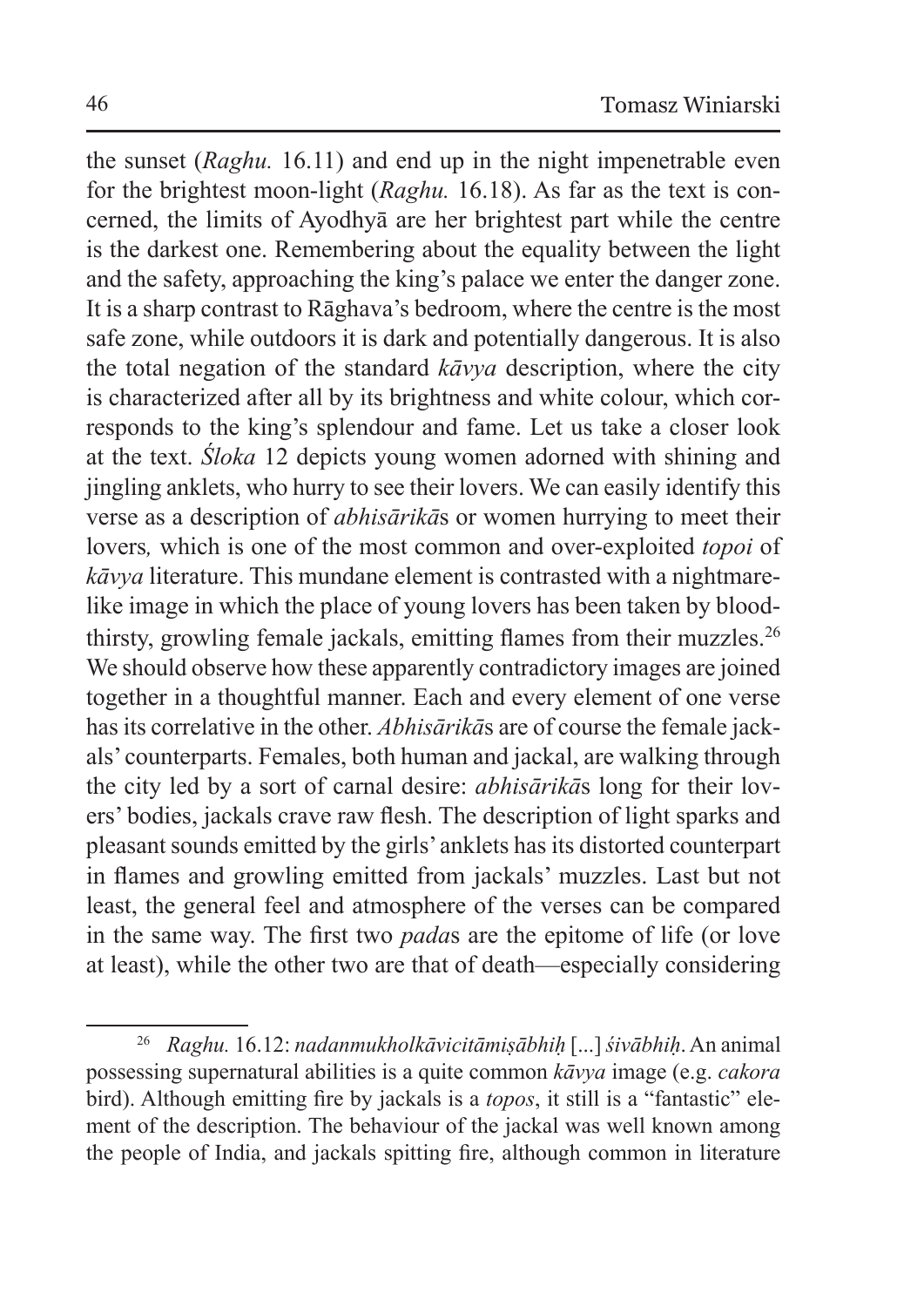all the associations with jackals present in Indian culture, namely their adherence to the god Śiva and their habit of feeding on dead corpses on funeral sites or battlefields. It should be stated here that this *śloka* has some relationship to *Raghu.* 16.4, where the *devī* is described as a woman whose husband is gone. However, judging by her appearance she is *proṣitabhartṛkā*, her behaviour is that of *abhisārikā.*27 She comes at night to the young prince to persuade him that he should become her husband, the way his father was before. Kuśa, warning her not to try to seduce him, a few moments after noticing that she is a woman abandoned by her husband, also seems to realize the internal dichotomy of this character.

It seems that the lack of female citizens behaving like *abhisārikās* is connected with the fact that *devī* took over and started seeking a lover on her own. Why this metaphor of love encounters is important for the situation inAyodhyā will be the subject of a later paragraph. *Śloka* 15 is almost identical in structure to *Raghu.* 16.13. In the manner similar as before, the wild beasts are being substituted for women. Young girls' painted feet are reflected like in a false mirror by the blood-stained paws of tigers from the second verse of the stanza. The comparison in *śloka* 13 is technically similar, although much less shocking. The young women playing in water-pools have disappeared, their place taken by wild buffaloes, and the water itself cries pierced by their horns,<sup>28</sup> instead of making a deep, drum-like sound while being clasped by girls' hands.29 This image is of course a reverse of the standard *topos*, that can be found, for

<sup>(</sup>e.g. Vidyākara's description of a cremation ground in Ingalls 1965: 400) would still be, in the authors opinion, regarded as fantastic creatures.

<sup>27</sup> It might be also interpreted as behaviour characteristic of *Śrī*  cf. for example, Hara (1996: 35): "[...] it is *Śrī* herself who chooses the king."

<sup>28</sup> *Raghu.* 16.13: *vanyair idānīṃ mahiṣais tad ambhaḥ śṛṅgāhataṃ krośati dīrghikāṇām*.

<sup>29</sup> *Raghu.* 16.14: *āsphālitaṃ yat pramadākarāgrair mṛdaṅgadhīradhvanim anvagacchat*.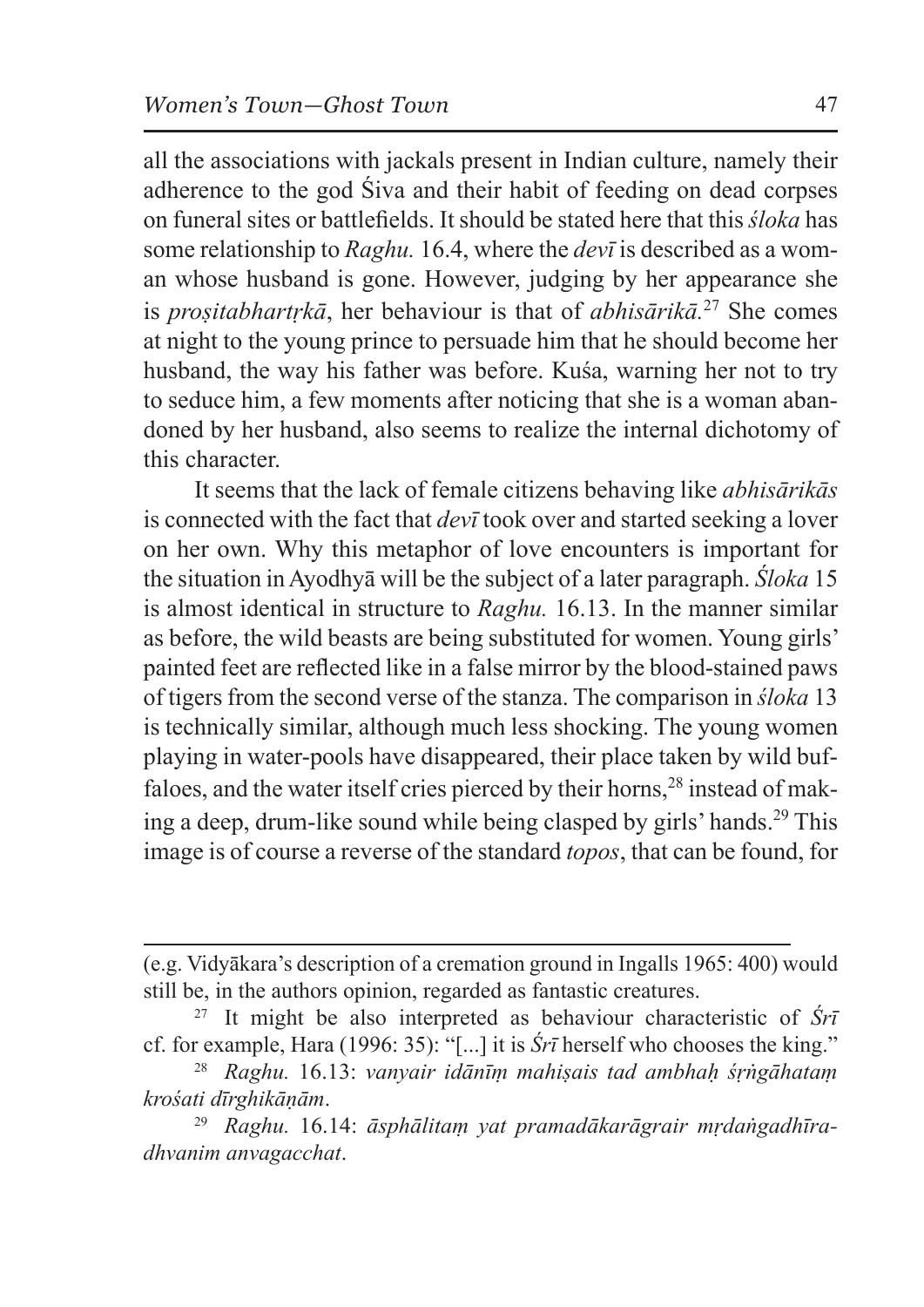example, in *Raghu*. 16.57, where the king Kuśa is observing a group of bathing young women from his boat:

*parasparābhyukṣaṇatatparāṇāṃ tāsāṃ nṛpo majjanarāgadarśī / nausaṃśrayaḥ pārśvagatāṃ kirātīm upāttavālavyajanāṃ babhāṣe // Ragh.* 16.57 //

The king, sitting on his boat, eager to look at the women swimming in the water, dedicated to the sport of splashing water against one another,spoke to the Kirāti, who stood by his side with a fly flap in her hand.<sup>30</sup>

Analogically, in stanza 16.19 young women picking flowers are substituted by a flock of beast-like Pulindas destroying garden trees, who are described as if they were wild monkeys,<sup>31</sup> not humans. Also *śloka* 20 confronts us with horrible images—house windows, no longer adorned by lamplight or girls' faces, are now blinded by hives of insects (or larvae), forming a dark, smoke-like veil wrapped around the deserted buildings. This stanza might be compared to the standard *kāvya* description, for example, that from *Raghu.* 7.5–11. The prince Aja, while walking the city streets to the house of his relative, attracts attention of the city women, who set aside their occupations, and walk to the windows to take a look at him. Eventually the windows, filled up with their faces, seem to be adorned with lotus flowers:

*āsāṃ mukhair āsavagandhagarbhair vyāptāntarāḥ sāndrakutūhalānām / vilolanetrabhramarair gavākṣāḥ sahasrapattrābharaṇā ivāsan // Ragh* 7.11 *//*

The windows, having their holes filled up with the faces of those ladies full of intense curiosity, having the smell of wine within and the rolling eyes for black bees hovering about, seemed to be decorated with so many lotuses (Kale 1922: 53).

<sup>&</sup>lt;sup>30</sup> All translations are by the author, unless otherwise stated.

<sup>31</sup> *Raghu.* 16.19: *vanyaiḥ pulindair iva vānarais* [...]. It is indeed possible that Kālidāsa revokes here *Rāmāyaṇa* V, 41, 10–21, where Hanuman destroys the gardens of Lanka. The circumstances are quite different, however, Hanuman is on the warpath, using a "forth strategy" (*Ram.* V, 41, 2), i.e. launching a frontal assault to drive demons mad and diminish their ranks before the final battle.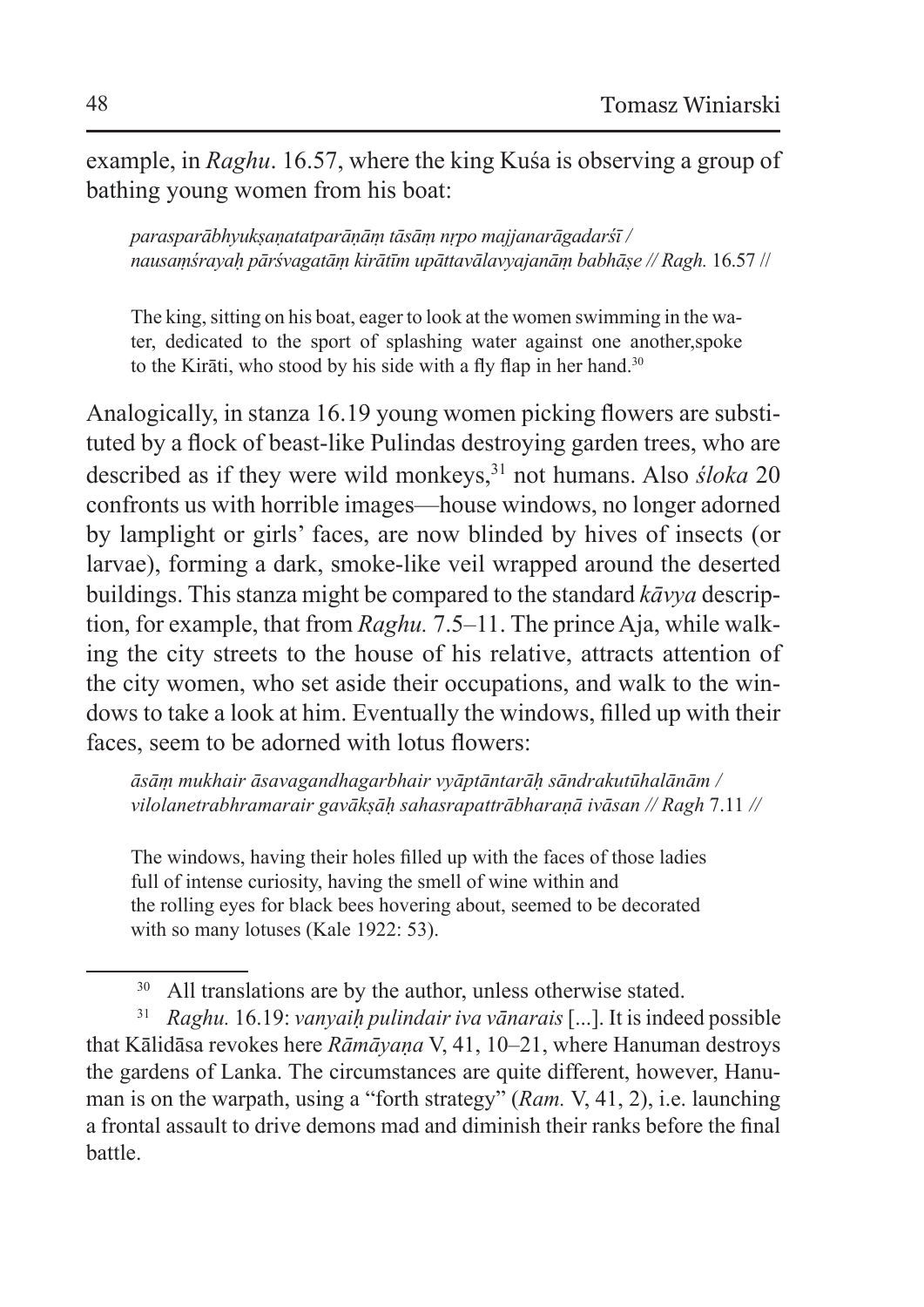As we can see, the first verse of stanza 16.20 is constructed according to a well-known *kāvya* stereotype, while another one is the exact opposition of the *topos*. It might be also interesting to underline the fact that the passage from *canto* 7 precedes the wedding ceremony (*Raghu.* 7.18–28). It would be once again a contradiction to the situation depicted in canto 17, which *de facto* describes the mourning city/ goddess. Aesthetically similar to 16.20 is stanza 16.17—female statues inside the palace are cloaked with dry skins shed by serpents wrapped around their breasts. Snakes slithering around caused the wall paintings to fade away—somehow similar is the scene (*śloka* 16.16) with lions tearing the elephant paintings off the walls. This depiction is related to the fact that the elephants are an almost necessary element of the ideal *kāvya* city, crowded with people, elephants and horses, as well as mansions with wall paintings and white *portici* (Sudyka 2010: 99, 101). The image of "blackened" or "faded away"<sup>32</sup> colours may be seen in connection to the general phenomenon of lack of light in the destroyed city of Ayodhyā. As was mentioned before, light can be taken metaphorically as a sign of safety and prosperity of the city. We see it depicted directly in stanza 16.20<sup>33</sup> as a lack of lamplight. In *Raghu.* 16.18 Kālidāsa describes the buildings in Ayodhyā as so dark that even the moon-rays, white as pearl strings, are unable to lighten them.<sup>34</sup> It seems that from *Raghu.* 16.11 on we are gradually sinking into the ever deeper darkness, as Ayodhyā more and more resembles the sun which sets behind the black clouds.<sup>35</sup> This is perfect opposition to the description of Kuśa's bedchamber with its steadily burning lamps and indicates a total decline and collapse of the city on a social and cultural level as well.

<sup>32</sup> *Raghu.* 16*.*17: [...] *utkrāntavarṇakramadhūsarāṇām*.

<sup>33</sup> *Raghu.* 16.20: *ratrau anāviṣkṛtadīpabhāsaḥ* [...].

<sup>34</sup> *Raghu.* 16.18: [...] *ta eva muktāguṇaśuddhayo 'pi harmyeṣu mūrchanti na candrapādāḥ*.

<sup>35</sup> *Raghu.* 16.11: [...] *viḍambayaty astanimagnasūryaṃ dināntam ugrānilabhinnamegham*.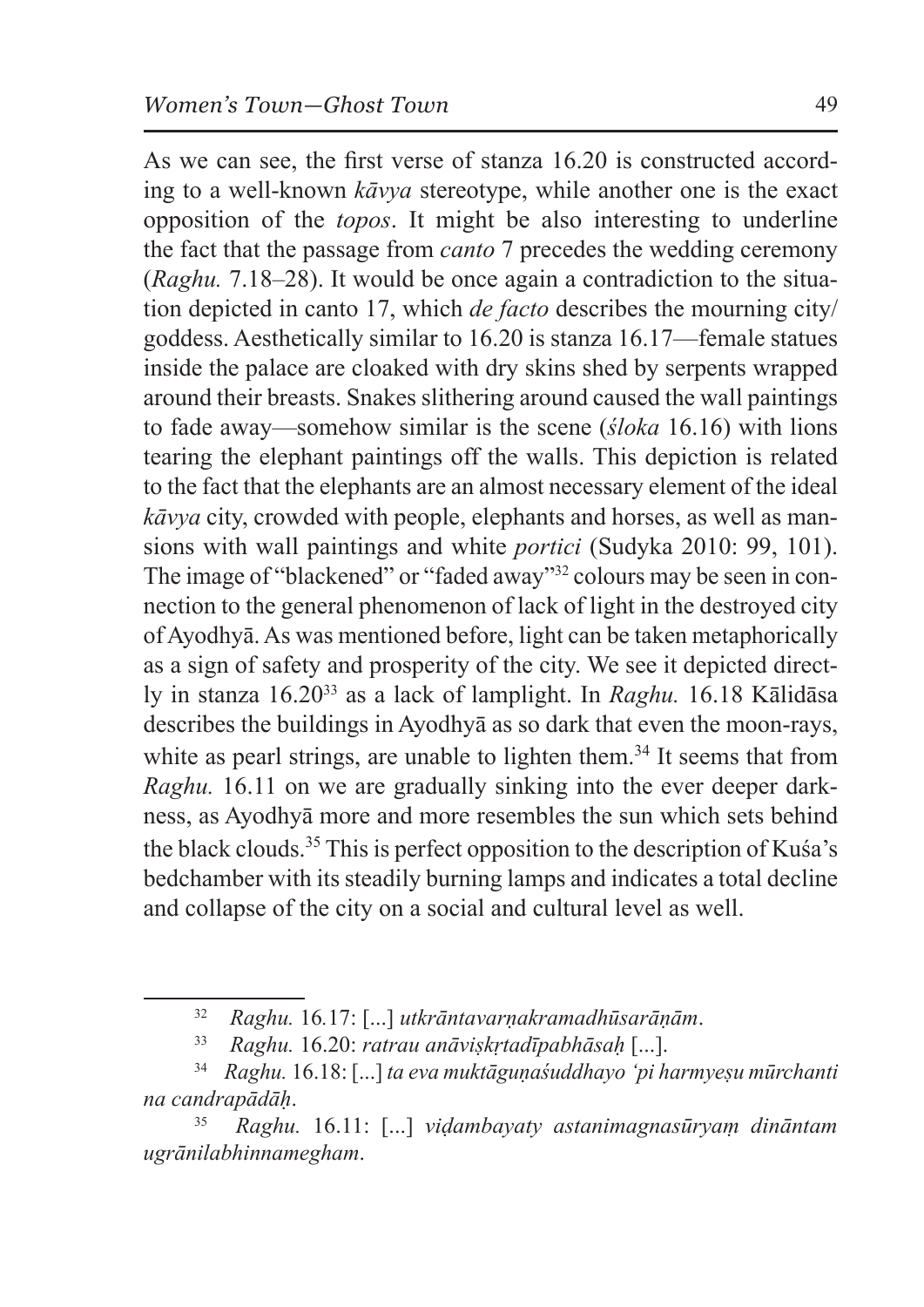Images composed in the way we have seen above might seem strange for several reasons. *Primo*, Kālidāsa is supposed to describe here the city plunging into anarchy, or—to be more precise—going through a period of *interregnum,* after being abandoned by its legitimate ruler. We would rather expect to read descriptions of a fratricidal slaughter or plundering by enemies, of famine and death—not complaints about lovers not having their *tête-à-tête*, or peacocks not dancing any more. When we actually encounter the incidental mention of ruined walls or untended buildings, we are not informed what caused it—we do not really know whether that damage is inflicted by an enemy or the city is merely declining with the course of time. What is equally important and amazing, the author does not report any changes in the political and social structure of Ayodhyā, although it had to be the very first thing to happen after the city lost the king. The absence of any mentions about politics, bureaucracy or military is accompanied by men being almost totally eradicated from the excerpt in question.<sup>36</sup> The only direct reference to them is an image of the Pulindas, but as we have already resolved they do not even seem to behave like humans. Of course, we may simply state it as a *kāvya* style feature—after all, the *kavi*s were very fond of describing women—but still it will remain, in my opinion, a problem from the reader's perspective. In ancient and medieval India, and not only there, people had considerable personal acquaintance with the horrors of war and anarchy, and the way they perceived the realism or coherence of literary description had to be affected by that fact.

Apart from that short mention, the tragedy of Ayodhyā is depicted as female-only phenomenon—presented by a woman, from perspective of women, and as afflicting only women-dominated spheres of activity. How deeply it distorts the realism in our story can be easily spotted if we recollect any modern documentary on anarchy-affected regions—the most prominent and omnipresent image will always be that of hordes of young men wandering around, armed to teeth—an element

<sup>36</sup> Compare the city description in Ramanujan 2004: 60–61, which emphasizes the role of men and only mentions females as their wives.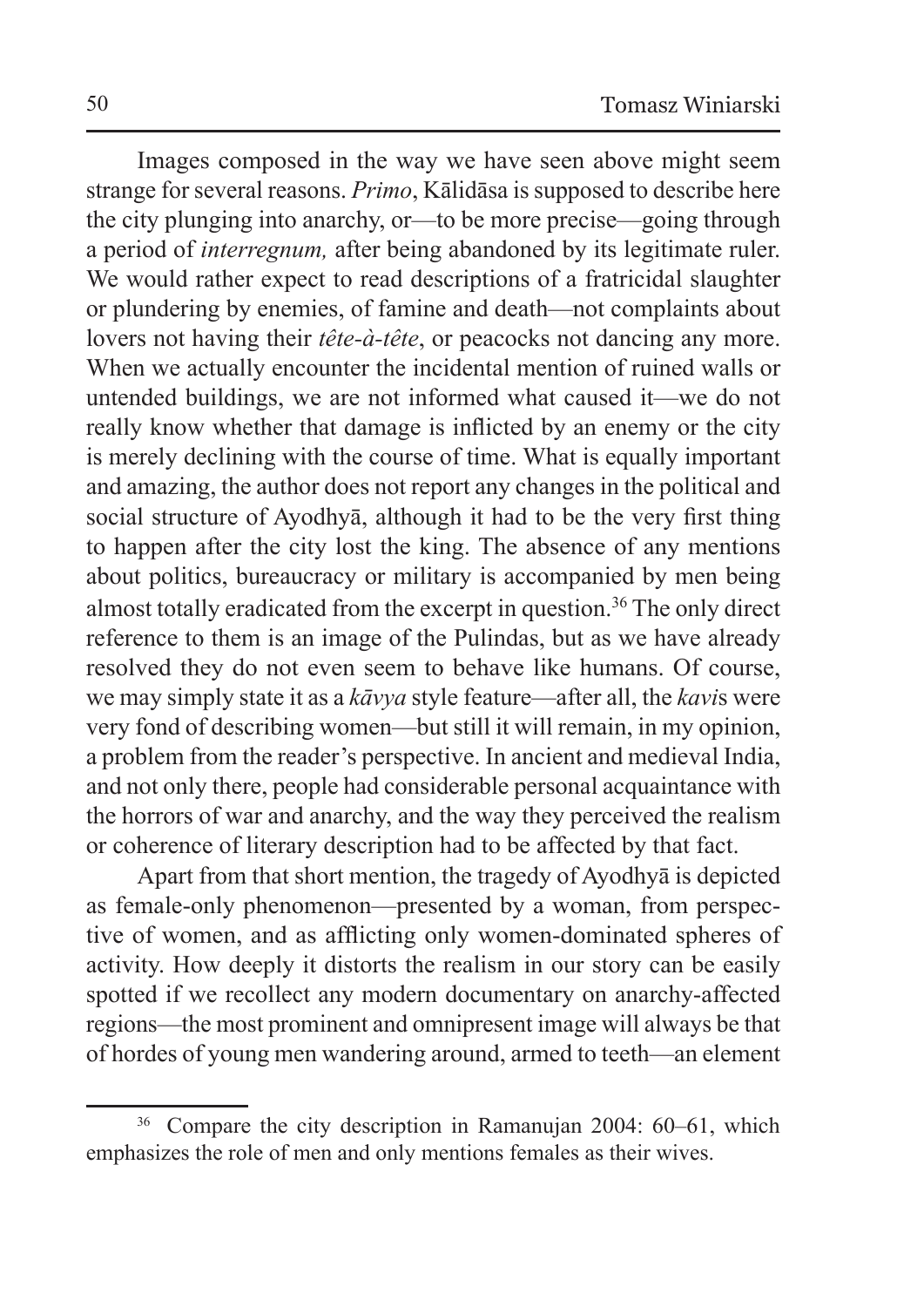of depiction avoided by Kālidāsa very carefully. It is improbable that this shift of balance in description is a consequence of an inclination towards some kind of *decorum*, which is intended to spare the audience*.*  The poet does not really hesitate to show us scenes full of aggression or grotesque monstrosity, almost every stanza is peppered with words like "blood", "claws", "pain", "cry" etc., and depicts violent behaviour of wild beasts. The text is soaked with such images, which—when juxtaposed with descriptions of young females—become even more shocking than those of bloody fights and violence alone could possibly be. So what, if not mercy for the reader's sensitivity, are Kālidāsa's reasons to create such an unexpected composition? The text is clearly signaling that the tragedy which struck the city is not of a political or social nature. The decline of the city is not about the shift from the state of political order to that of civil disorder or anarchy. Despite what we may tend to think after a superficial analysis of the *passus*, it is also not about transgressing from the state of being civilised and cultural into that of being wild and natural. Or more precisely, the collapse of culture and civilisation is only a superficial effect of a much deeper destructive process which affected the reality of our text. We are not seeing here the image of a ruined city claimed by a jungle, which would be a typical and "natural" occurrence in the Indian environment. We should observe that although civilisation is about to lose the battle of Ayodhyā, it is not, however, being overwhelmed by nature. All elements which substitute for the previous city culture are of an unnatural, sometimes monstrous character. Even if they seem to be part of nature—like wild beasts for example—there is always something unnatural about them, mostly their inexplicable aggressiveness or even fantastic features, such as fire emitted from their muzzles. This atmosphere of darkness and fear is gradually but consistently introduced by Kālidāsa from the very beginning of the story. We should not forget that the story itself, taking place at midnight (*ardharātrau*), is a dialogue between the young king and the spectre lamenting over the destruction of his father's city. What we see there is a rather creepy image—a supernatural being is relating to the young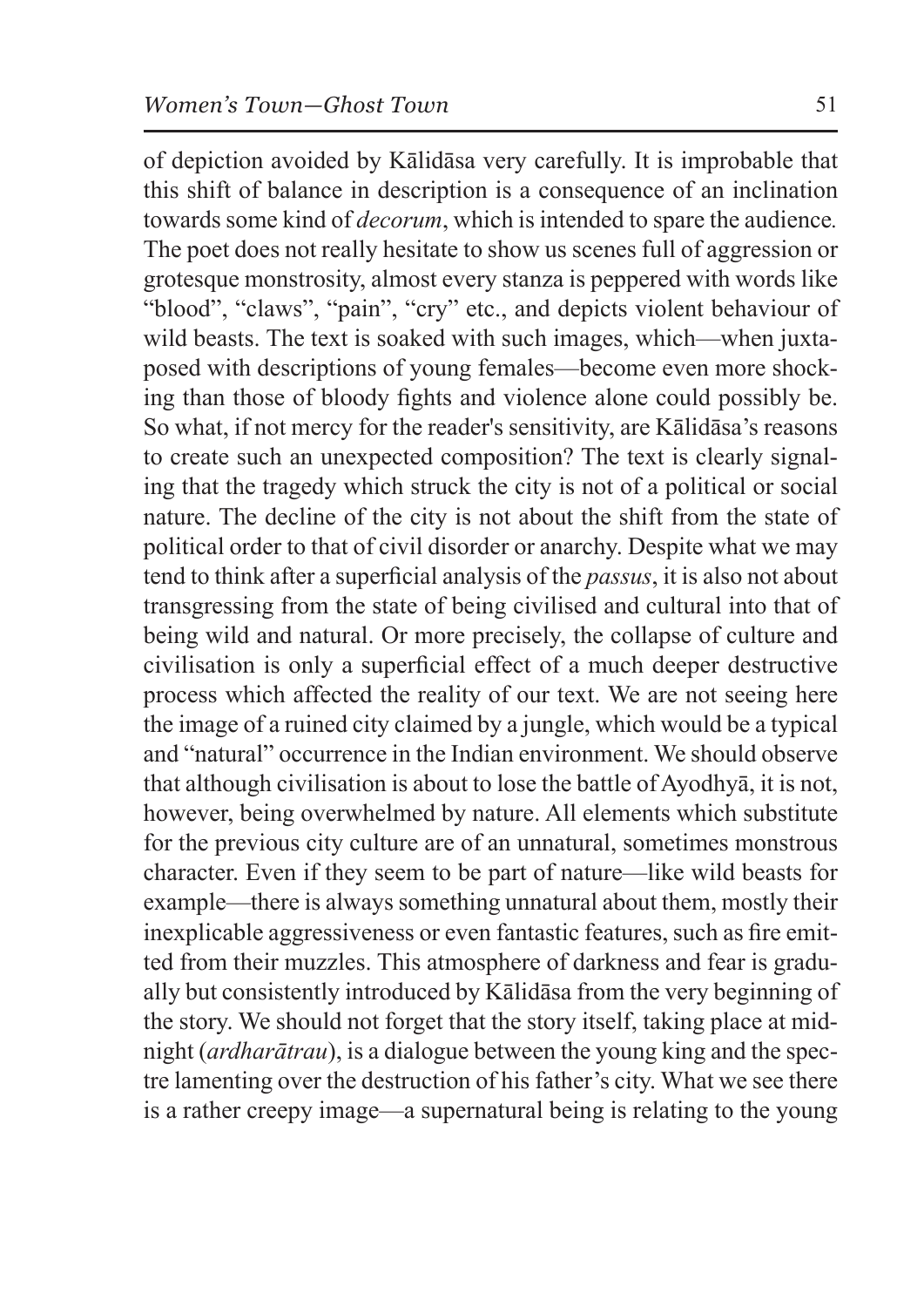king the story about his father being dead and his home being turned into hell, a situation which we should expect in any horror story.

The very first image to which the present Ayodhyā is compared also resembles the setting for a horror movie—the sun is setting behind mountain peaks in the sky covered with dark, wind-jagged clouds. The next one—deserted and half-ruined city walls and turrets match and amplify the atmosphere perfectly. The flame-casting female jackals are, to the same extent, extraneous to both civilisation and nature—they are a negation or distortion of both. In a similar manner, there is not a whit of naturality in the description of water crying while pierced by wild buffalo horns. Moreover, the peacocks cease dancing after the city declines—these verses are totally unintelligible if we insist on explaining them by means of "back-to-nature" theory. The peacock's dance is not a trained trick—quite the opposite, it is instinctive behaviour for the bird. Why should it be abandoned once the peacocks are set loose? It looks more like nature (peacocks and water in this case) itself was in mourning over the disaster which affected the city. There is also something unnatural about the descriptions of predators<sup>37</sup>—they are focused on small gory details and are in fact limited to images of blood-stained paws<sup>38</sup> and a few remarks about the unleashed aggressiveness of tigers and lions, about whom, as we should observe, there is absolutely no other mention—they are all claws and blood-lust. Even members of the forest tribes which ravage palace gardens do not, for example, plunder or rob anything<sup>39</sup>—which would be the expected behaviour of

<sup>&</sup>lt;sup>37</sup> Of course, predatory beasts are themselves a part of nature and especially we have to consider its dangerous (*araṇya*) and not always benign *(vana)*  aspect. (Author thanks one of the reviewers for bringing his attention to these two categories). As a part of everyday life in India, their customs and behaviour were well known and recognized by the common man. The afore-mentioned verses depict predators during the activities which probably could not be considered natural by a reader at that time (and in fact they were not).

<sup>38</sup> *Raghu*. 16.15: [...] *asradigdham padam* [...].

<sup>&</sup>lt;sup>39</sup> Of course, arguably the city is abandoned so there is nobody to plunder,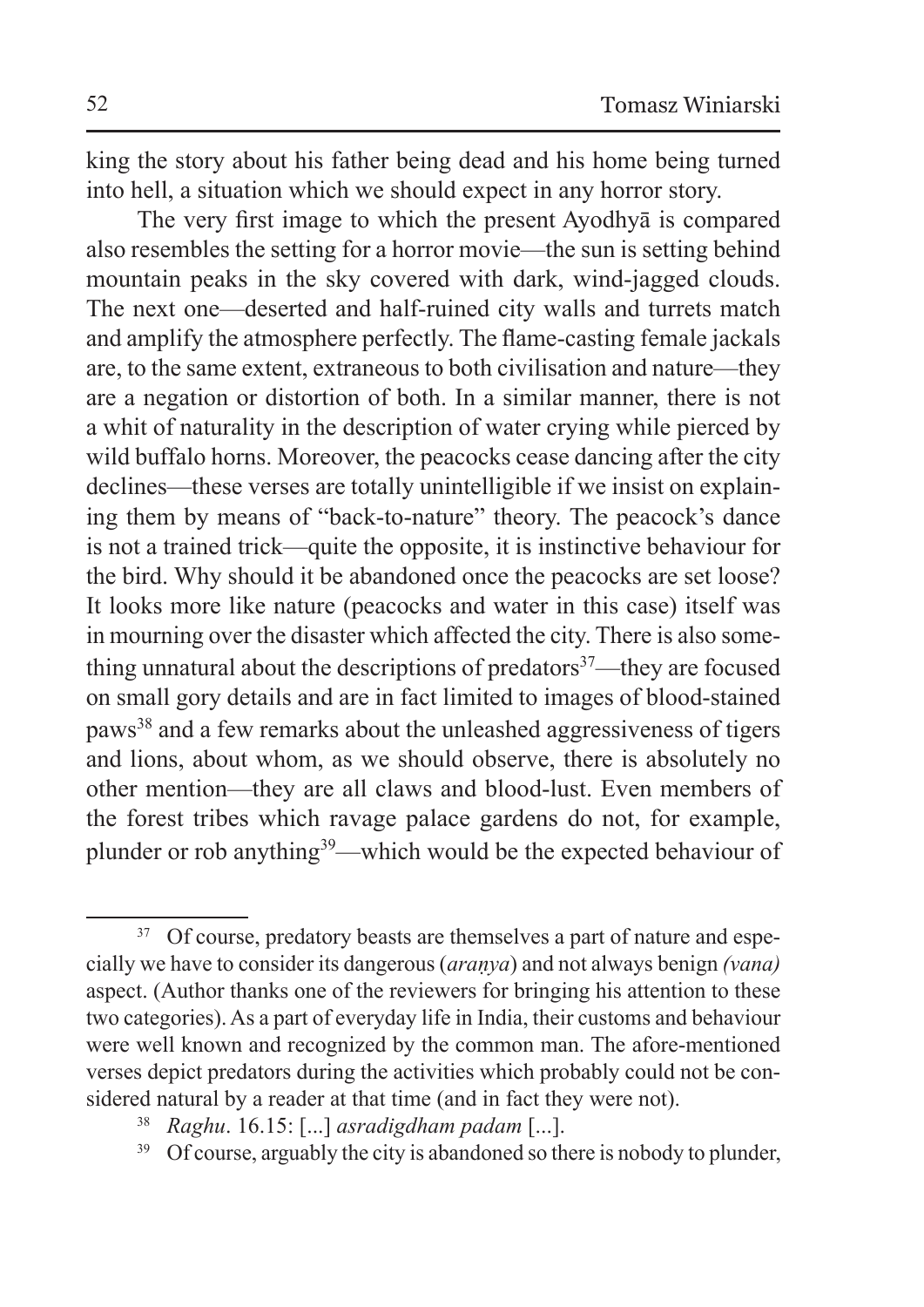the barbaric but still human aggressors. Instead, they indulge in inexplicable, pointless and childish acts of violence destroying the garden creepers, which for Kālidāsa makes them more like monkeys than human beings. Other stanzas also portray a ghost town with heaps of snakes and worms, deserted homes and streets. To recap: Ayodhyā is not regressing from civilisation to nature, the new world order arisen after the loss of the legitimate king is deplored by nature itself. The city's agony is of a much more serious nature than the crumbling of a political system or the death of a civilisation. Along with the city, reality itself is disfigured and deformed, and becomes the subject of a terrible transformation—the fantastic and impossible penetrates into reality. To use a well known Greek terms: *cosmos* is being deconstructed into *chaos*.

As should be clear by now, the above-mentioned *śloka*s are on a regular basis juxtaposing two images: one portraying Indian reality, again, it is in fact *kāvya* "reality" but not devoid of elements of truth—the construction of the city or, better to say, ideal city, the portraits of an ideal king and other members of society and their roles, etc.; the other image is purely fantastic. What we ought to add now is that they also contrast the two temporal planes, that of the past with this of the present. And once again Kālidāsa is using the literary technique which provokes a reader's cognitive dissonance—the frame of the text's reality differs from what we expect. The image of the present Ayodhyā, existing in reality, is totally unrealistic. The city is claimed by packs of jackal-like fantastic beasts. These descriptions of mutilated and distorted reality are consistently interlaced by verses depicting the bygone splendour of the same city. The latter realistic images are—paradoxically enough—referring to the non-existent state of reality which—(pun intended)—is no longer real. It can reappear for a moment only because *devī* is recalling its representation in her narrative. In the twisted game with the reader or listener, Kālidāsa confronts us with the panorama of the city of monsters haunted

but in this case for what reason are barbarians riding in the city? One way or another, their behaviour remains unintelligible.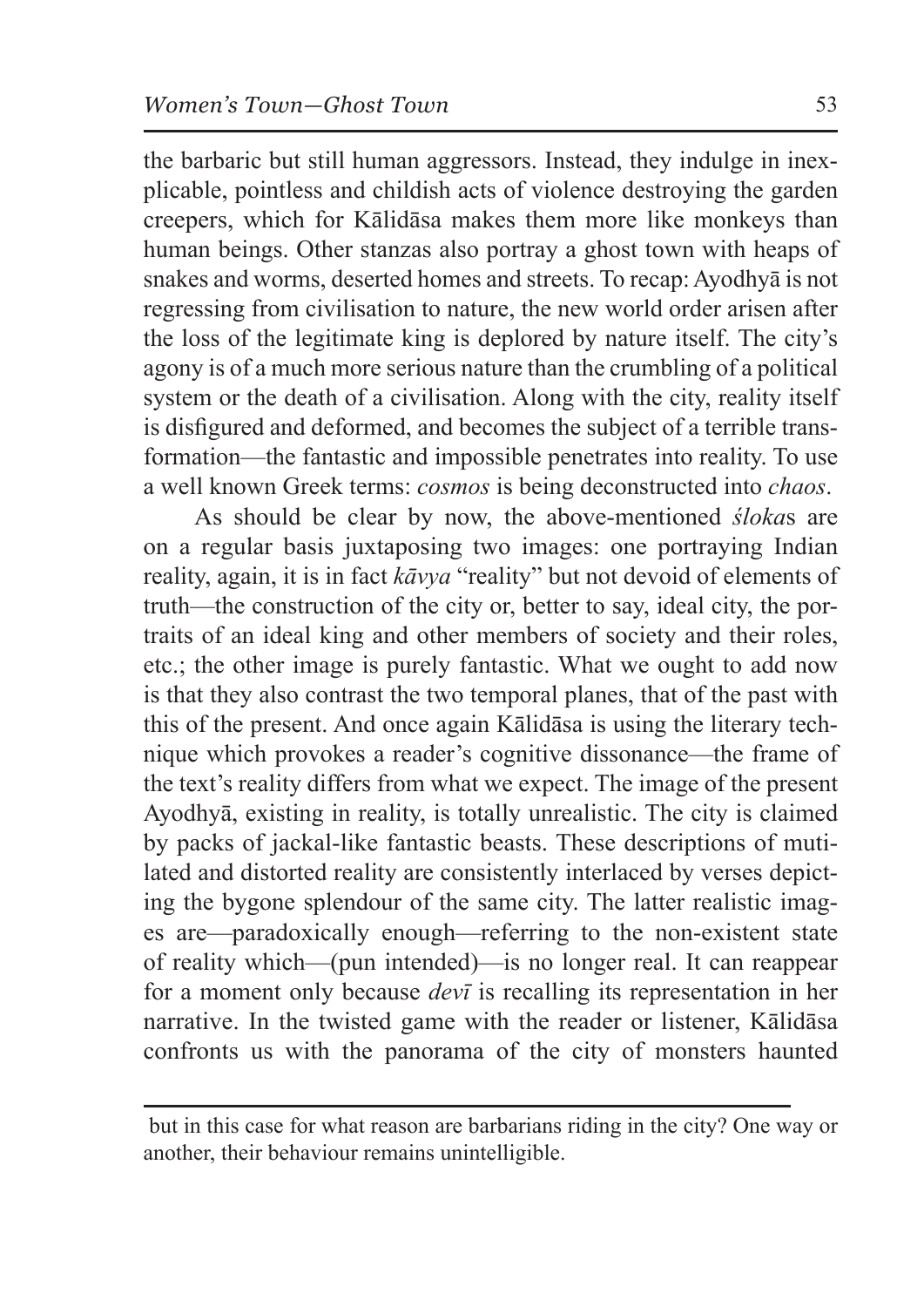by human ghosts—i.e the perfect opposite of what we could expect. This is the same "game of reality" we met in the opening stanzas of the passage, where a realistically depicted young woman turned out to be only "a shadow in the mirror." Her existence was justified only by the fact that she was a shadow cast by a spiritual being. Her reality was based on the fact that she was… not real, otherwise her description would be incoherent and self-contradictory. The text is full of such twists and turns. But are they random text features or is there a meaning to them?

We should observe that switching between the real and the unreal is done by means of telling a story. Contrary to our naive belief, realistic is what is retold as a story and not what is present as a fact of the external world. When *devī* enters Kuśa's bedchamber she exhibits unrealistic traits, which become justified, and henceforth realistic, only then does she say who she is. In the same way, the physically existing Ayodhyā is phantasmagorical and can be brought back to reality only by retelling the city's past. Also all the events are only referred to in the form of a story—we do not actually see the young woman sneaking into Rāghava's room, we only hear him presupposing this. Nor are we witnesses to the old king's ascendency—we are told about it instead. Even the events which become facts in the next few verses—Kuśa's march to Ayodhyā for example—are first prototyped by *devī*; she is telling Rāghava what he should do and how. It seems to be the prominent feature of the *passus* in question that it values the story as more realistic than the—deformed and distorted—reality itself. The story about the past shape of the world seems to be immune to such deformations and serves as a point of reference and a way to come back to the normal world order. This way back is both metaphorical (or symbolical) by the creation of images in our minds, as well as factual—by the word of *devī* the young king goes to Ayodhyā and reality regains its shape once again. What was real was first recollected, then prototyped and finally restored by means of telling a story.

Continuing this thought, let us take another look at the temporal structure of the text and more specifically at the regularity with which the past and present—so to say—appear and disappear before our eyes.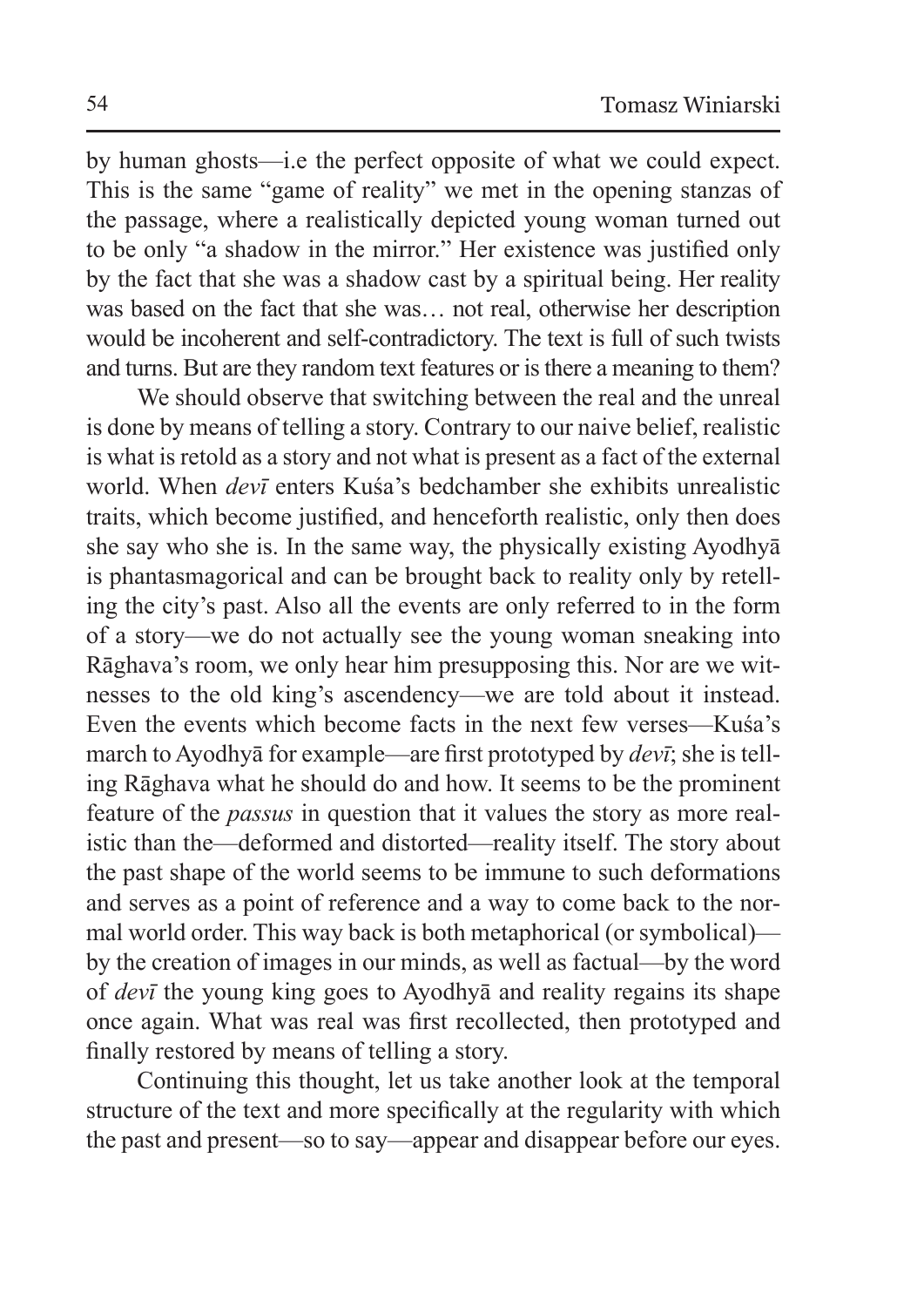The afore-mentioned regular interlacing of verses describing the past and present, the non-existent and real, causes (save some kind of "visual interference") the plot—and our awareness at the same time—to continuously drift between the past and present, not giving us any chance to focus on either of them. This constant shift between temporal planes or, alternatively, the limbo in-between them, is the final important element which helps to explain the nature of the destructive process affecting the city.

*Śloka* 16.11 seems to highlight the fact that we are not dealing here with one event which has destroyed the city, but rather with a slow but unstoppable process—compared in our text to the sunset.<sup>40</sup> The abovementioned way of constructing the city description in stanzas 11–23 indicates clearly that each and every element of reality is not annihilated and then substituted with something different, it is more like transformed and disfigured into its own antithesis. Once again, *kosmos* disassembles into *chaos*. Finally, the way of manipulating temporal perspectives indicates the oscillatory character of the degenerative process—the city is balanced on the verge of destruction, the reality is at least symbolically—still struggling to regain its proper shape. To cut a long story short, we have got the liminal state here.

The "liminality" is considered here in the fundamental sense of van Gennep's theory, as a temporary state of marginalisation, of being on the verge, in-between*.* The liminality of the text reality is highlighted many times. All the time descriptions—*ardharātrau* in 16.4., the boundary between the day and night in 16.11—as well as the fact that *devī* is half-real and half-spiritual/fantastic are referring us, each in its own way, to the idea of the liminal state. The *interregnum* in which the city has fallen is also a kind of intermediary period of *chaos*, between pre- and post-liminal *cosmos*, i.e. the state when a king is present and ruling—hence providing basic order in society and reality. To fully understand the nature of the text liminality we need to examine carefully verses 16.10. and 16.21. Those form the brackets which enclose

<sup>40</sup> *Raghu.* 16.11: *viḍambayaty astanimagnasūryaṃ dināntam*.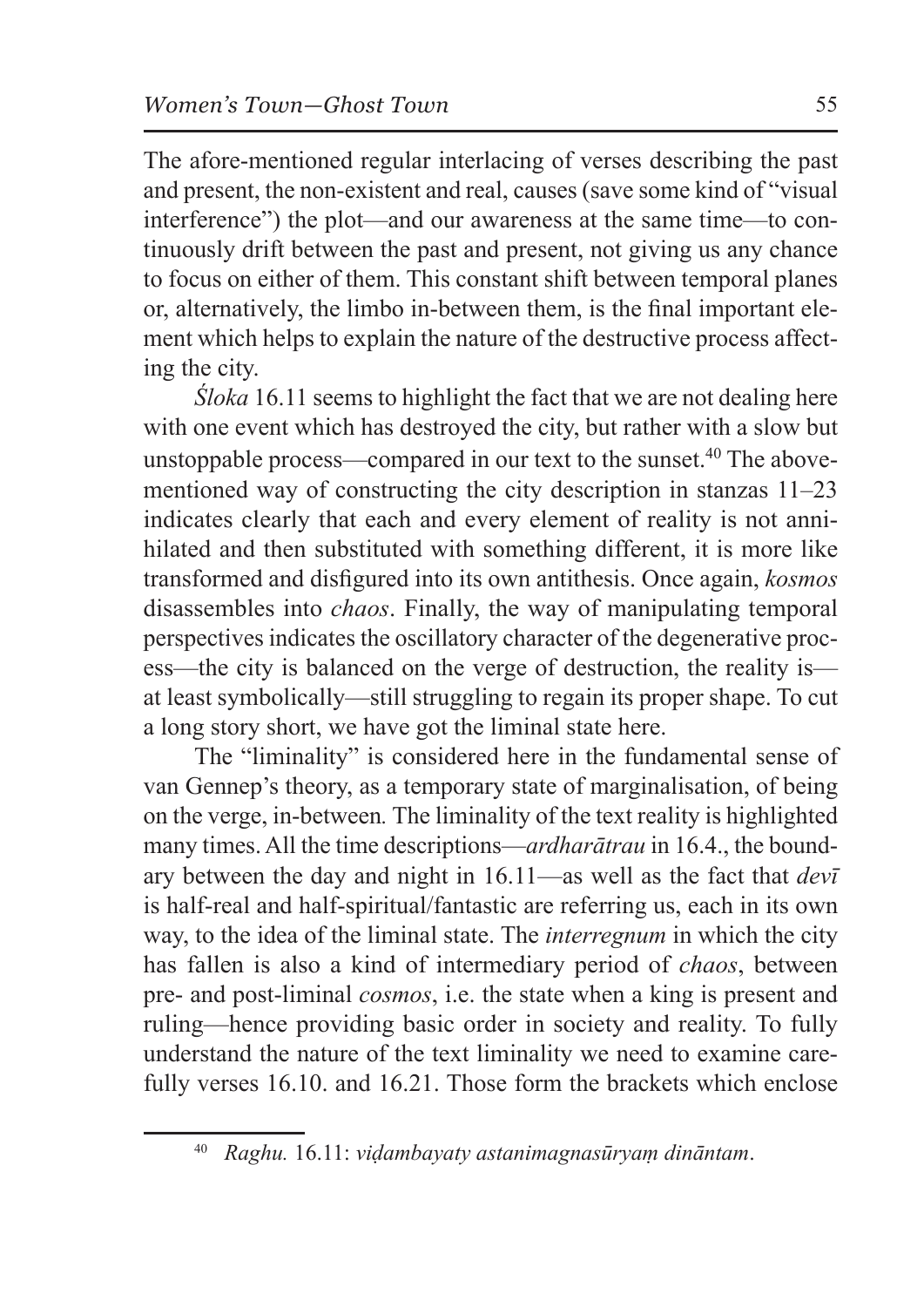and encompass the city description, revealing the basics of its character. Stanza 16.10. informs us that the most important manifestations of the town's prosperity were continuous religious festivals and rituals, which were making Ayodhyā even greater than Kubera's own city.<sup>41</sup> Couplet 16.21, on the other hand, describes the river bank with simple huts scattered around, where working women used to take shelter. The coastal sand does not "bear any marks of rituals"42 performed here—this inconspicuous statement is probably one of the most important sentences in terms of text understanding. The picture we see here is at most sad or nostalgic, it has nothing of the shocking imagery of previous stanzas to it. But still, the mention of citizens ceasing to perform rituals is the only information which provokes any emotional reaction of *devī—*much more vivid than the description of the city's destruction. In the whole excerpt in question this is the only place where the goddess is referring to herself, saying "*dūye*"—"I suffer". Only in this moment does she seem to show real pain. If we observe this passage carefully, we will see that this is the key statement which allows us to put all the puzzles in order. *Raghu.* 16.35 states:

*ity adhvanaḥ kaiścid ahobhir ante kūlaṃ samāsādya kuśaḥ sarayvāḥ / vedipratiṣṭhān vitatādhvarāṇāṃ yūpān apaśyac chataśo raghūṇām // Ragh* 16.35 *//*

And after a few days, when the march was over, Kusha, having reached the Sarayu banks,

Saw hundreds of sacrificial poles, fixed to square bases, which belonged to Rāghavas, who were performing those sacrifices.

It is the first city quarter to be seen by Kuśa, and his first action will be restoring the city or even more "making her regain the state of the newness"<sup>43</sup> so that he might perform sacrifices (*Raghu.* 16.39).

<sup>41</sup> *Raghu.* 16.10: *vasaukasārām abhibhūya sāhaṃ saurājyabaddhotsavayā vibhūtyā* [...].

<sup>42</sup> *Raghu.* 16.21: *balikriyāvarjitasaikatāni snānīyasaṃsargam anāpnuvanti*.

<sup>43</sup> *Raghu.* 16.38: [...] *puraṃ navīcakrur* [...].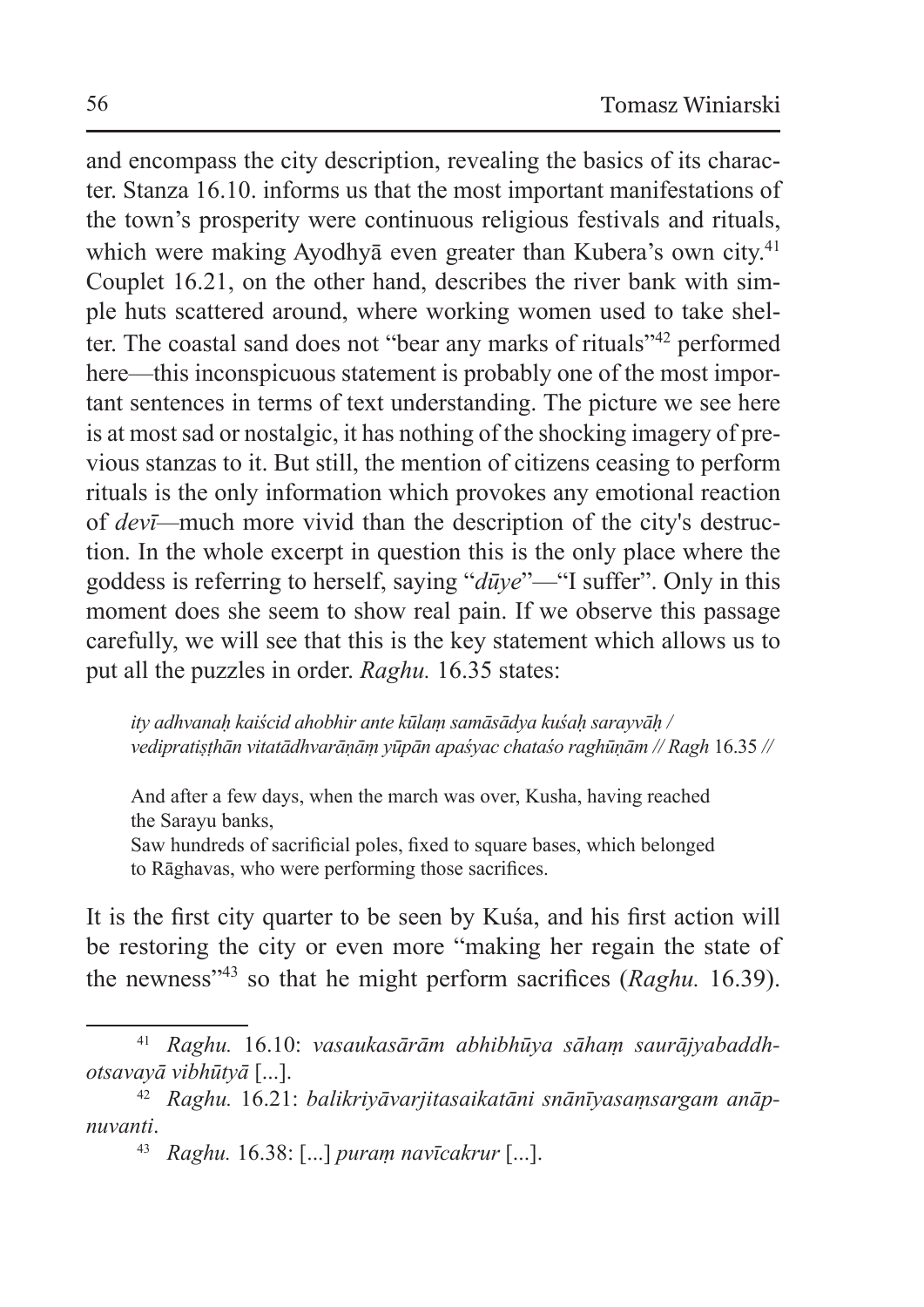It might be inferred that this uninterrupted cycle of ritual regeneration is the necessary element "powering" the well-being and existence of Ayodhyā. Ayodhyā depicted in these terms by Kālidāsa is, to use Redfield's and Singer's nomenclature, a purely orthogenetic city. Her prosperity depends greatly on her government and society being structured according to the set of traditional rules, values and customs.<sup>44</sup> It is the kind of city culture "looking into the past" and searching here for the cure for her illnesses. This is the deeper meaning of *devī*'s compulsive need to repeat the cycle (*Raghu.* 16.22) and to bring Rāghava to her throne once again.

If we agree to adopt for a while this—let us name it "ritual" perspective, we will be able to easily answer why the loss of the king gives this destructive impulse which destroys not only the heart of the state—its capital—but deconstructs all reality into *chaos*; we will be able as well to answer the question why the process is described using only examples of women-dominated activities. The theory of ritual is widely accepted as the way of revitalising and reordering reality, which falls into disorder spontaneously, with the course of time or as a result of a catastrophe—the latter being our case. The *Raghuvaṃśa* text is all about restoring the past *status quo*. We can see it even in its structure. It has a kind of circular plot. It begins with Kuśa's coronation, which, given the circumstances, is nothing but an empty gesture. To give it any effectiveness the young king needs to restore his royal power by regaining his capital and its *Śrī.* The process launches when *devī* appears, asks Rāghava for help and tells the story about the death of the city. Then, what is a mirror-like reflection of the plot exposition, she repeats her request and disappears. On a lower level it is repeated by a circular-like route we go through the city while reading the sequence of *śloka*s, the route which ends at the starting point, namely Rāghava's bedroom. And the *devī's* request itself is all about restoring the bygone state with a Rāghava on the throne in Ayodhyā.<sup>45</sup>

<sup>44</sup> Compare for example *Raghu*. 16.35.

<sup>45</sup> Compare: *Raghu.* 16.22.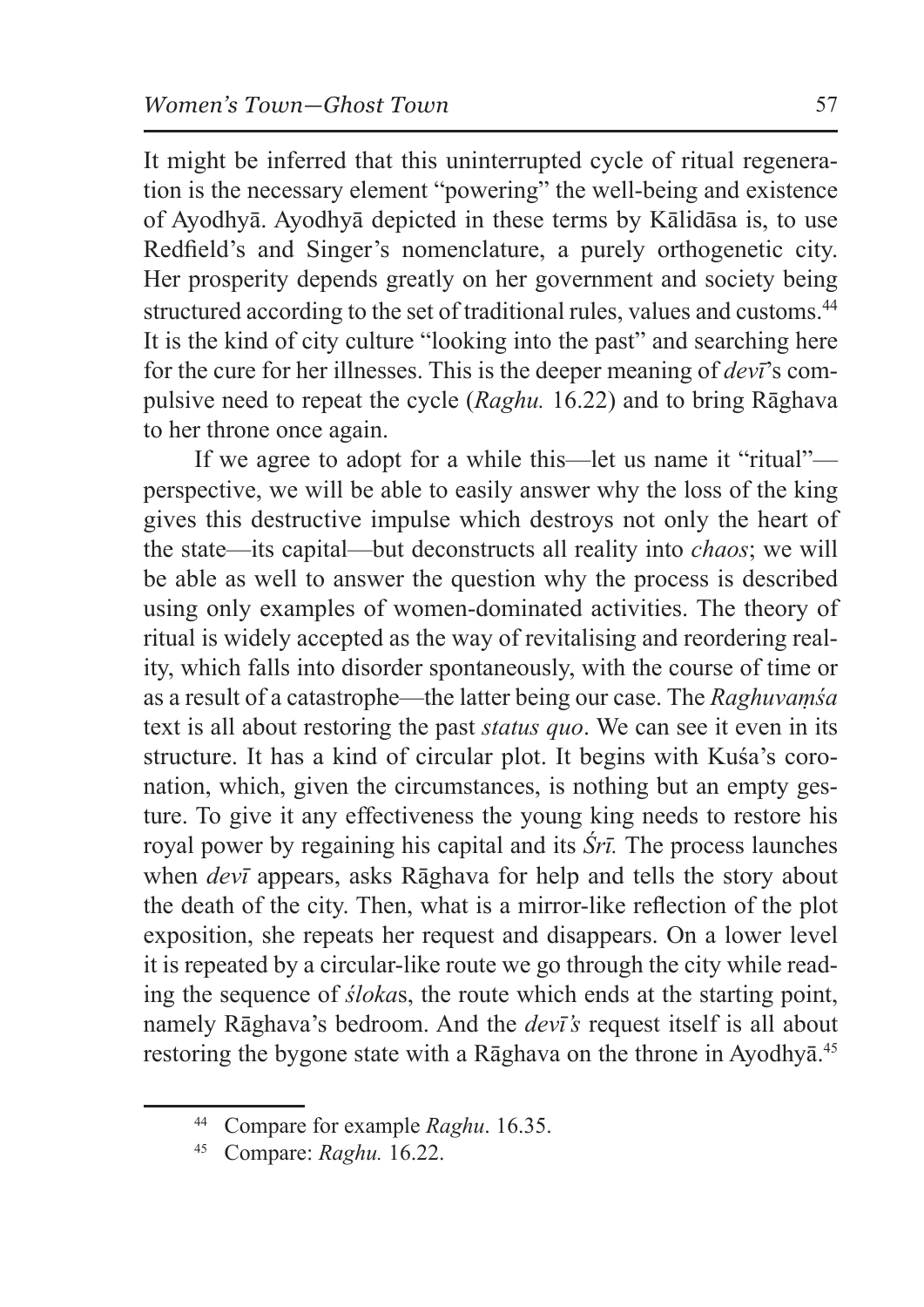Additionally, as we know from Indian theory of kingship, there are three main kingly tasks: *bhūbhojana*, *bhūpālana* and most important for us *bhūbharaṇa—*"supporting of the earth". From the ritual perspective this duty can be interpreted as the necessity to periodically reset and revitalise reality, nature and the kingship, on which they depend by means of rituals performed by the king. We may insist that when he disappeared from Ayodhyā, at the same instant the city was condemned to fall into chaos. Not having any possibility to reorganize and reset itself *cosmos* does not need any external help—wars or whatever else—to decompose. Consistently, to reverse the degenerative process nothing special, but a new king, is needed. The text seems to support this statement a few *śloka*s later Rāghava comes back and takes over ruling the city. He needs only to establish proper order and social structure by simply assigning houses to everyone according to their position.<sup>46</sup> The city seems to regain its former splendour almost by itself, in an instant he rides into it as if were "entering the heart of his beloved".<sup>47</sup> This metaphor, which in various forms is repeated in the following *śloka*s, sheds some light on the question of the "feminisation" of the text reality. In Indian texts referring to kingship, comparing a city or kingdom to a woman (*śrī/bhū*) <sup>48</sup> and an act of assuming rule to a marriage or sexual intercourse is not uncommon. It stands to reason that the city in our text is a little more than *devī*'s emanation. Also the description of the city destruction—abandoned houses, ruined walls, empty streets,

<sup>48</sup> Our *devī* seems to be a mix of both of them (e.g *śrī/bhū*), compare the definition of both types in Hara (Hara 1997). She is an active woman (agency and anthropomorphization being the traits of *Śrī* Hara 1997: 35, 38) who decides her own destiny (chooses a husband, Hara 1997: 35), but on the other hand, she is a city who needs her "sire" to rule over her (*māhi/bhū*-like traits). The identification of both aspects can be seen for example in *Raghu.* 16.9, 21.

<sup>46</sup> *Raghu.* 16.40: *yathārham anyair anujīvilokaṃ saṃbhāvayām āsa gṛhais tadīyaiḥ.* 

<sup>47</sup> *Raghu.* 16.40: *tasyāḥ sa rājopapadaṃ niśāntaṃ kāmīva kāntāhṛdayaṃ praviśya.*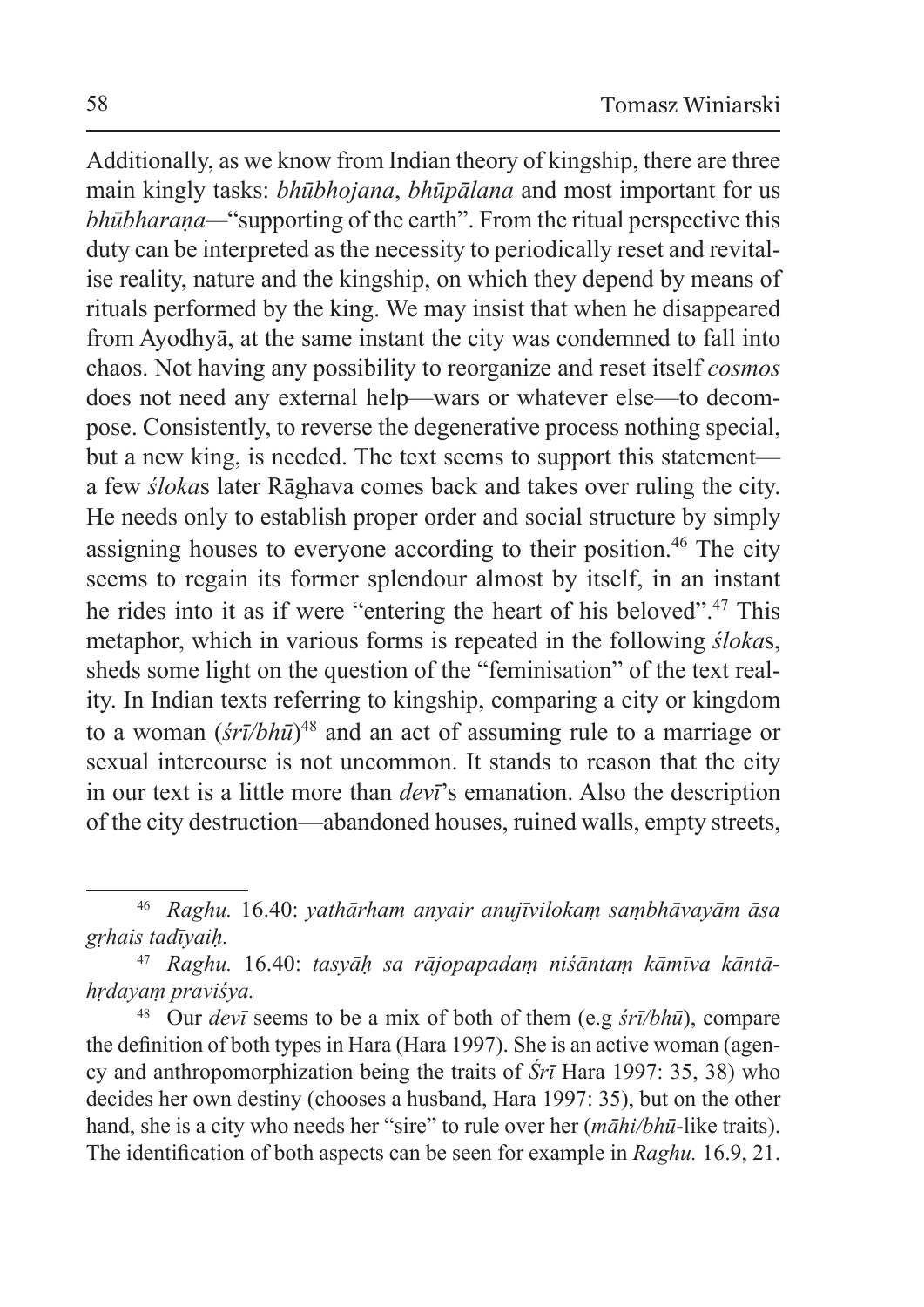moss-covered terraces and unkempt gardens—is a mere extrapolation of her own untidy and impoverished look. This may also be the reason why we see so many symbols connected to femininity, female-dominated activities, and last but not least, so many women. The city, being the emanation of *devī*, <sup>49</sup> needs to be a woman itself, and women's activities are the most substantial and important for its existence.

We may be able to explain it in more detail if we remember that *devī* is the one to ask Rāghava, invoking his status as heir to the throne, that he should remove her troubles by *de facto* becoming, in a way, her husband. That the previous king was in some way her husband we may deduce from her initial description as *virahiṇī*. Why should she want this so desperately? Her reasons might be deduced from the following passage in *canto* 3:

*narendramūlāyatanād anantaraṃ ghanavyapāyena gabhastimān iva / agacchad aṃśena guṇābhilāṣiṇī navāvatāraṃ kamalād ivotpalam // Ragh* 3.36 *//*

Śrī ( the goddess of royal fortune ) who always loves merits, went over partially from her original seat, the old king, to the new resting place called 'the young king', just as the goddess of beauty passes from a lotus to a fresh blown one. (Kale 1922: 22)

Here we see the pattern which is probably the foundation of Ayodhyā's prosperity and even her very existence—the union of *Śrī* with an always new, young king, who is able to replace the old or deceased one and become her husband.<sup>50</sup>

<sup>&</sup>lt;sup>49</sup> For an interesting counterpart of the city being the emanation of the goddess *vide,* for example, *Raghu.* 8.74. The king, after his wife's funeral, walks the streets crying and sees "the outflow of his suffering in the tears on the faces of female citizens"—it might be a trace of a similar relationship between the king and his subjects, but to discuss this is far beyond the scope of this paper.

<sup>50</sup> This being *conditio sine qua non* for his prosperity; compare Hara (1997: 37): "[...] He who has been chosen (*vṛta)* by *Śrī* will certinaly prosper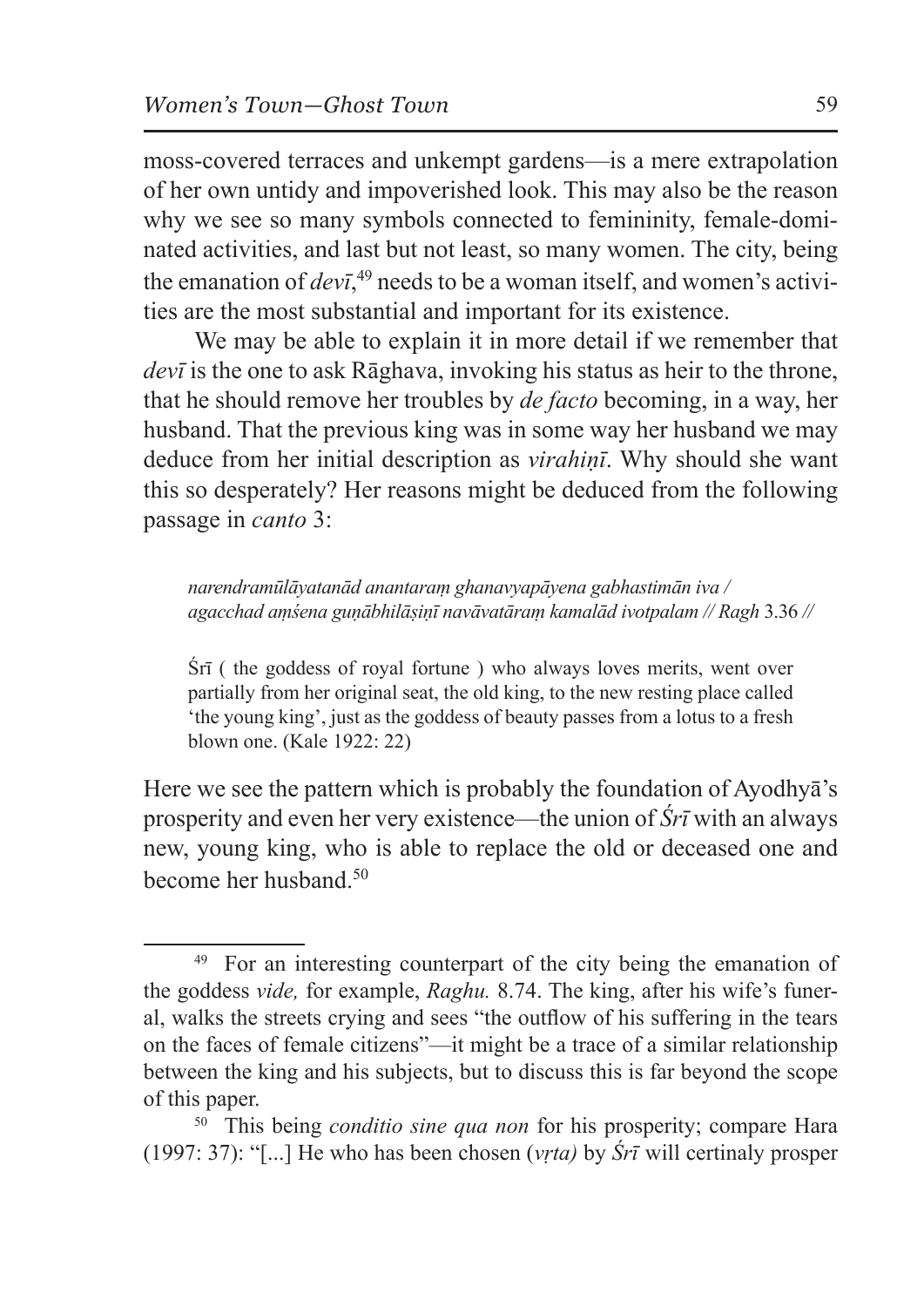From this perspective, we may define more precisely the inner nature of the danger threatening Ayodhyā —it is the lack of the basic union of "masculinity" and "femininity". Now we can explain why initially Kālidāsa feels that it is necessary to inform us, as soon as possible, about *abhisārikā*s not going to see their lovers any more. This image is not accidental, it reflects perfectly the reason for the city's decline *dev*<sup> $\bar{c}$ </sup> cannot join her king; the active creative power is no longer regulated by performed rituals and gradually it becomes more and more distorted, giving birth to chimeric creatures. What was once reality decomposes into a nightmare.

The final question would be: "Who is the representative of 'femininity' in the text?". There seems to be a plethora of them. Women are mentioned in almost every verse—obviously, they are to be counted in this group. But they are depicted as a part of the city, or, more precisely, they are described not simply as females but as female citizens during their social activities. As was stated before, this way all the city gives the impression of being female or, at least feminine. All of the women described are of course only emanations of *devī*. When later she is so to say—separated from the city after losing her "husband", they vanish and their place is taken by the beasts of various kinds. As strange as it may seem, at least monstrous female-jackals are different representatives of "femininty" in the text—it is its deformed and abnormal version. They show the other face of *devī*'s power—what it becomes without being directed and restrained by its male counterpart.

To recapitulate: *Raghuvaṃśa*'s passage, 16.4–23, provides a very interesting portrayal of a dying city, using images stereotypical and characteristic of *kāvya* literature but putting them into an unusual context, combining them in unusual ways, by contrasting them with phantasmagoric counterparts and by skilfully manipulating temporal perspectives. This way the meaning and the boundaries of what is real and fantastic, material and spiritual are shifted, creating a totally new frame. It is not

*<sup>(</sup>samṛdhārtha)* and those who were forsaken (*hīna*) by her are destined to decline (*asamṛddha*)."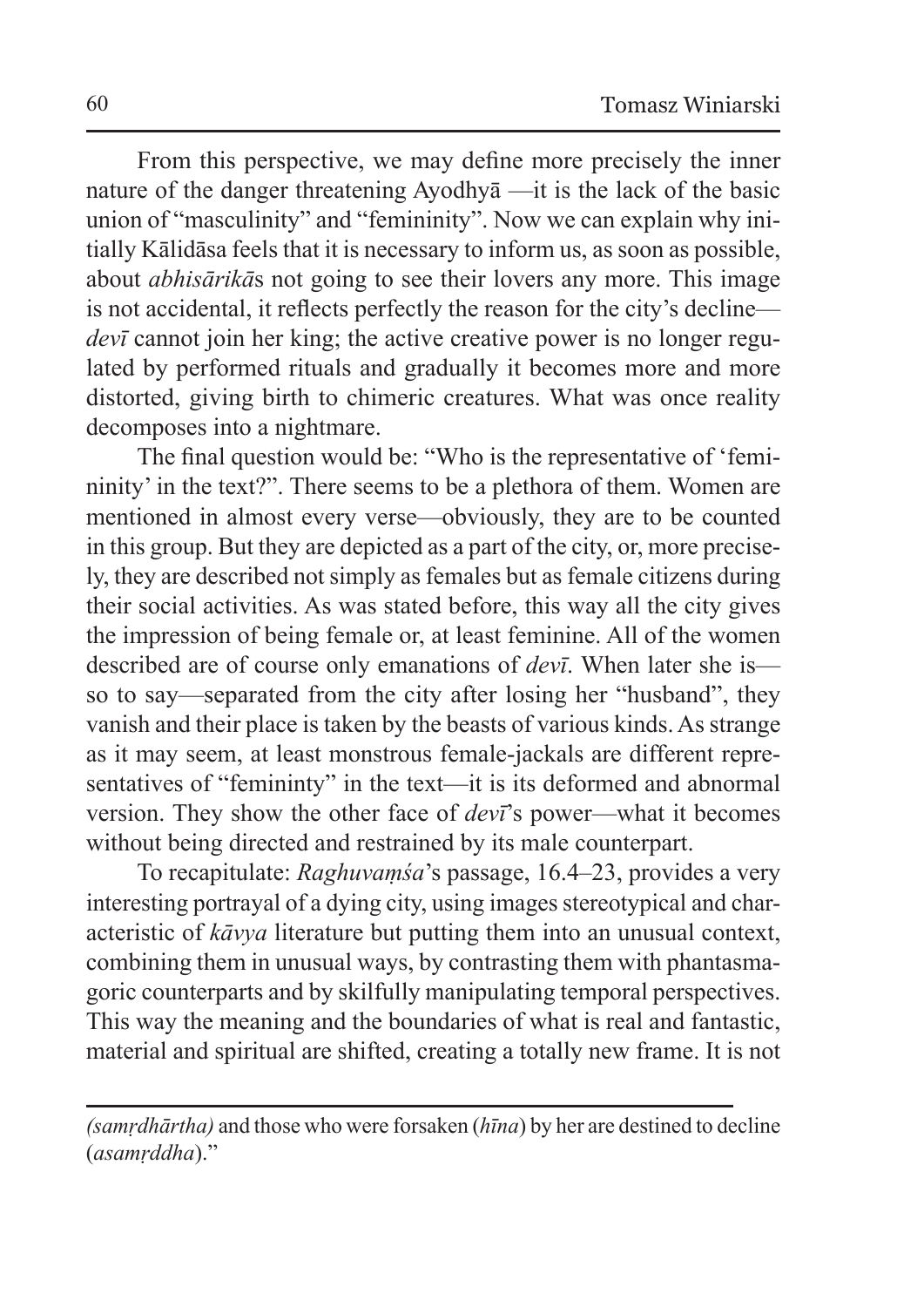beyond the bounds of possibility that we behold here the glimpse of how people of that time perceived their reality and its connection to myth and ritual; we behold how the world of *profanum* is rooted into *sacrum.*  Hence we may start to put aside our preconditioned definition of *kāvya*  imagery as "artificial" or "idealized" and start to see its truth and reality, which lays in it being able to render psychological and social reality. It may be deceptive if one wants to know what the physical reality and the form of a city was (although compare Sudyka 2010: 99), but it is a valid and maybe the only source to answer the question of what it meant for Indians of that time. And, as the author hopefully was able to—at least partially—prove, the way urban life was rendered in stories and poetry was, and still is, a way to fully understand what the city was, how to be a part of it, and how to preserve its existence and meaning.

## **References:**

- Bonisoli Alquatti, A. 2005. The sixteenth sarga of Kālidāsa's Raghuvaṃśa. In: *Cracow Indological Studies* 07: 81–103.
- Derrett, M. and J. Duncan. 1959. Bhūbharaṇa, bhūpālana, bhūbhojana: An Indian Conundrum. In: *Bulletin of the School of Oriental and African Studies*. V. 22. Vol. 1/3: 108–123.
- Dharwadker, V. (ed.). 2004. *The Collected Essays of A.K. Ramanujan*. New Delhi: Oxford University Press.
- Ghosh, M. 1950. *The Nāṭyaśāstra of Bharata Muni*. Calcutta: The Asiatic Society.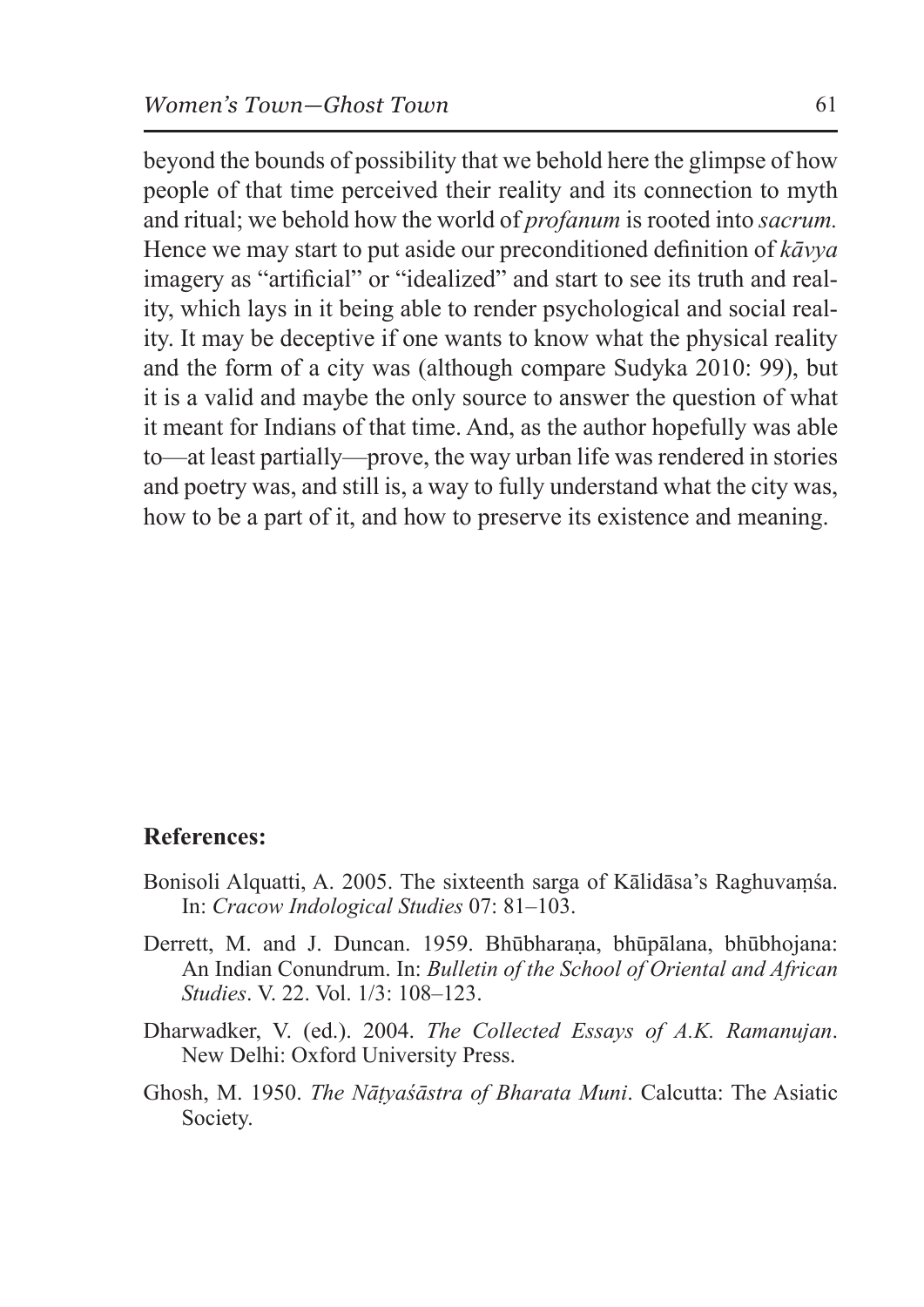- Gonda, J. 1957. Ancient Indian Kingship from the Religious Point of View*.* In: *Numen*, Vol. 4. No 1: 127–164.
- Hara, M. 1997. Śrī—Mistress of aKing*.* In:*Orientalia Suecana*. Vol. XLV–XLVI (1996–1997): 33–61.
- Johnston, E. H. (ed.). 1992. *Aśvaghoṣa's Buddhacarita*. Delhi: Motilal Banarsidass.
- Kale, M. 1922. *The Raghuvamśa of Kalidasa*. Bombay: Gopal Narayen & Co.
- Kaul, Sh. 2010. *Imagining the Urban*. Ranikhet: Permanent Black.
- Redfield, R. and M. B. Singer. 1954. The Cultural Role of Cities*.* In: *Economic Development and Cultural Change* 3(1): 53–73.
- Sudyka, L. 2010. Vijayanagara City as Described in the Madhurāvijaya and Acyutarāyābhudaya. In: D. Stasik and A. Trynkowska (eds). *The City and the Forest in Indian Literature and Arts*. Warsaw: Dom Wydawniczy Elipsa: 98–113.
- Suru, N. G. (ed.). 1975. *Gauḍavaho by Vākpatirāja*. Prakrit Text Society Series No. 18. Poona: Aryabushan Press.
- Velankar, H. D. (ed.). 1948. *Raghuvaṃśa of Kālidāsa*. Bombay: Nagar Sagar Press.
- Warder, A. K. 1974. *Indian Kāvya Literature.* Delhi–Varanasi–Patna: Motilal Banarsidass.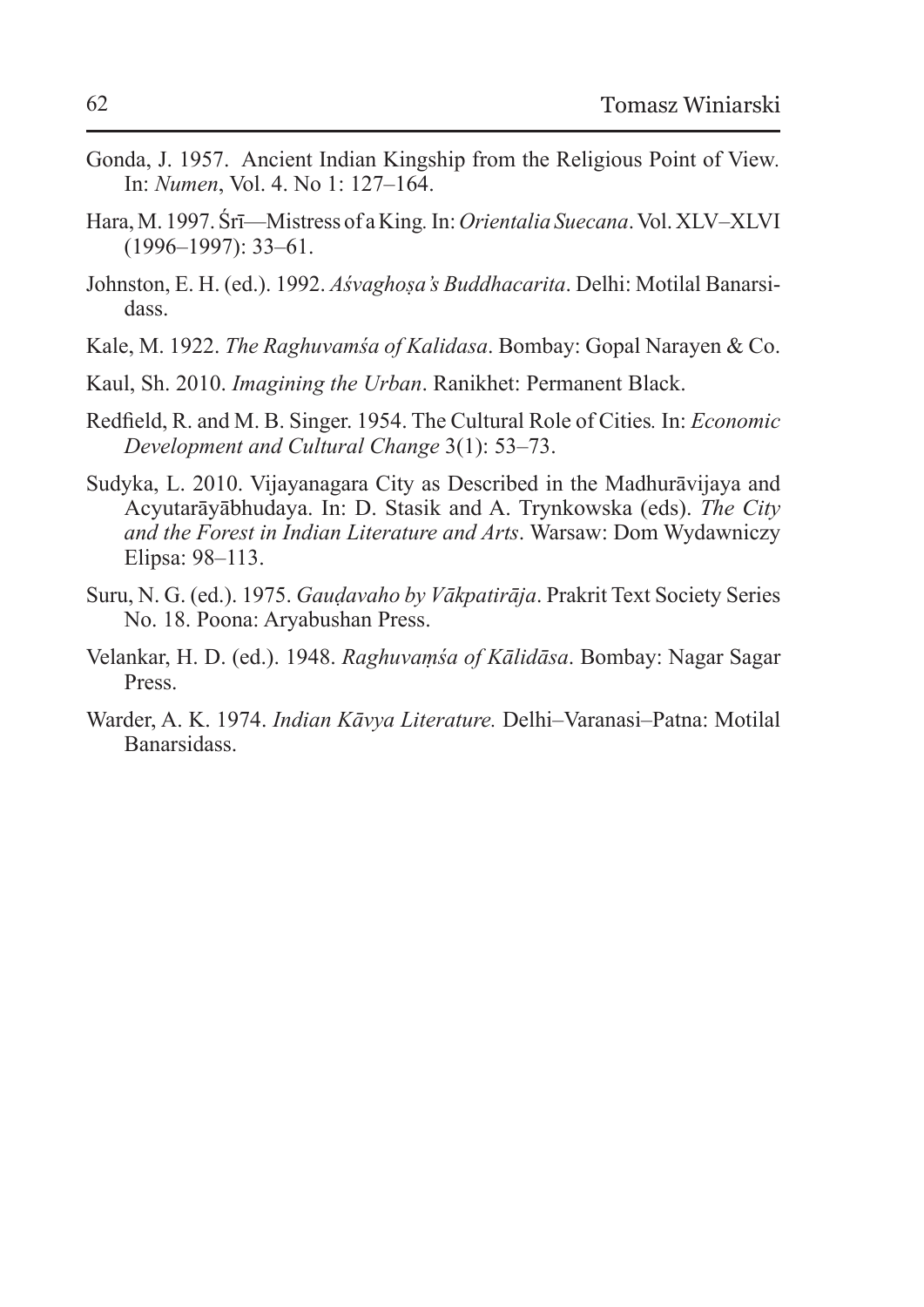# **Appendix Raghuvaṃśa 16.4–23**

## *athārdharātre stimitapradīpe śayyāgṛhe suptajane prabuddhaḥ / kuśaḥ pravāsasthakalatraveṣām adṛṣṭapūrvāṃ vanitām apaśyat // Ragh.* 16.4 *//*

Once at midnight Kuśa, who was wide awake in his bedchamber, among sleeping servants and lamps steadily burning, beheld a woman he had not seen before, dressed as one whose husband was away.

#### *sā sādhusādhāraṇapārthivarddheḥ sthitvā purastāt puruhūtabhāsaḥ / jetuḥ pareṣāṃ jayaśabdapūrvaṃ tasyāñjaliṃ bandhumato babandha // Ragh.* 16.5 *//*

She stood before him—whose royal traits were similar to those common to good people, whose splendour was comparable to that of Indra, who was the defeater of enemies and who had good brothers/relatives—and folded her palms in the *añjali*  gesture, greeting him with an exclamation beginning with "may you be victorious".

#### *athānupoḍhārgalam apy agāraṃ chāyām ivādarśatalaṃ praviṣṭām / savismayo dāśarathes tanūjaḥ provāca pūrvārdhaviṣṛṭatalpaḥ // Ragh.* 16.6 *//*

Descendant of Daśaratha, astonished, raised the upper half of his body from the bed and said to her who like a shadow on a surface of a mirror entered the building, despite the fact that its doors were barred.

#### *labhdāntarā sāvaraṇe 'pi gehe yogaprabhāvo na ca lakṣyate te / bibharṣi cākāram anirvṛtānāṃ mṛṇālinī haimam ivoparāgam // Ragh.* 16.7 *//*

You gained access to the palace although its doors were barred and yet there is no trace of yoga powers in you. You look like a troubled person, similar to the lotus affected by cold.

#### *kā tvaṃ śubhe kasya parigraho vā kiṃ vā madabhyāgamakāraṇaṃ te / ācakṣva matvā vaśināṃ raghūṇāṃ manaḥ parastrīvimukhapravṛtti // Ragh*. 16.8 *//*

O beautiful one! Who are you, what is your family? What is the reason of your coming to me? Speak out, but be aware of the fact that the mind of Raghu's descendants is turned away from other men's wives.

## *tam abravīt sā guruṇānavadyā yā nītapaurā svapadonmukhena / tasyāḥ puraḥ saṃprati vītanāthāṃ jānīhi rājann adhidevatāṃ mām // Ragh*. 16.9 *//*

She said to him: O king! Know me—now lordless—to be the presiding deity of a once faultless city which was abandoned by its citizens taken away by my guru, who grown anxious to return to his place.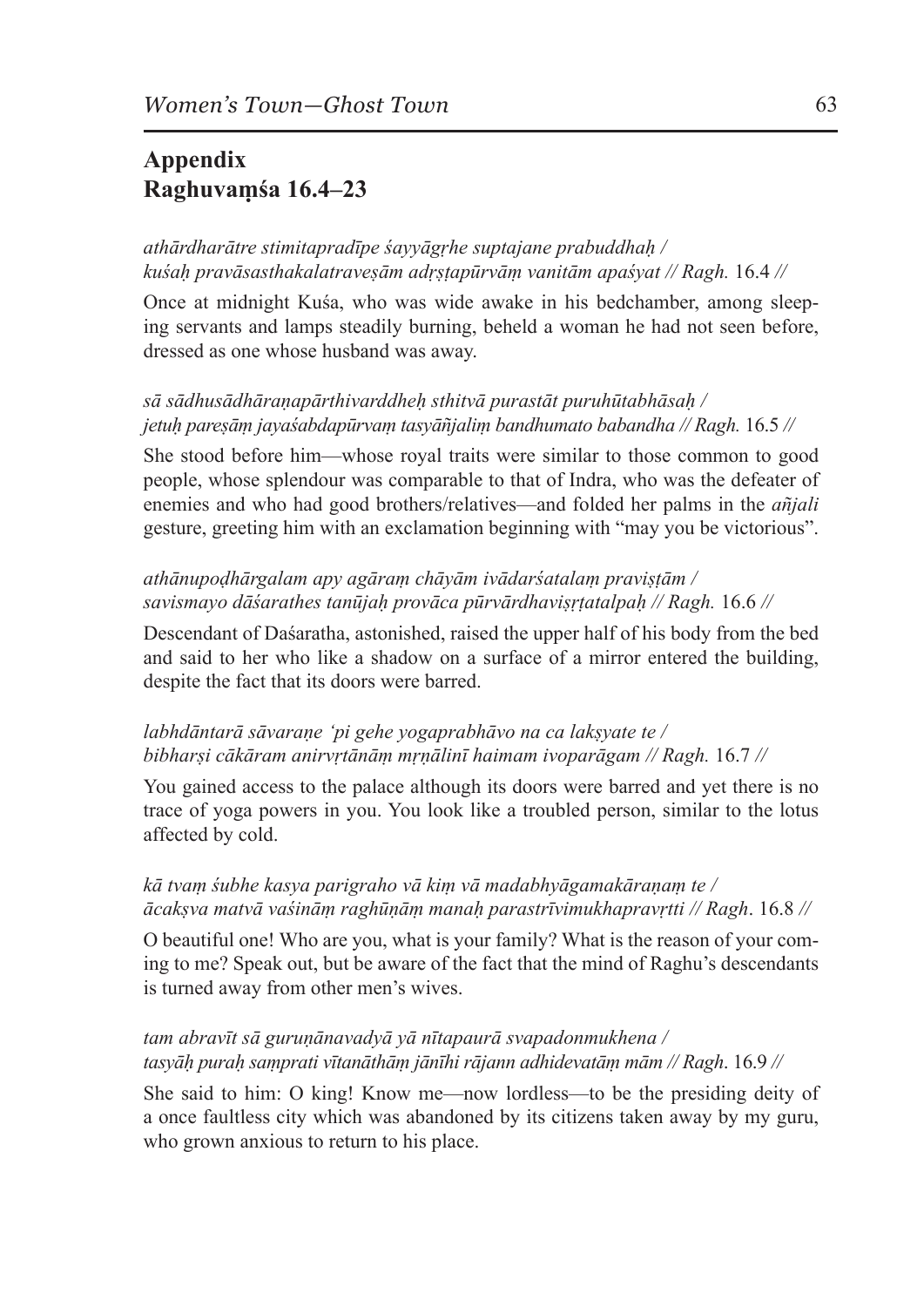*vasvaukasārām abhibhūya sāhaṃ saurājyabaddhotsavayā vibhūtyā / samagraśaktau tvayi sūryavaṃśye sati prapannā karuṇām avasthām // Ragh.* 16.10 *//*

Here I am, having surpassed Vasvaukasārā, by the abundance of festivals which were the consequence of a good rule, (now) fallen into a pitiful condition, although you, the scion of solar race, possess all the power.

### *viśīrṇatalpāṭṭaśato niveśaḥ paryastaśālaḥ prabhuṇā vinā me / viḍambayaty astanimagnasūryaṃ dināntam ugrānilabhinnamegham // Ragh.* 16.11 *//*

With no ruler, my abode, with hundreds of shattered turrets and watch-towers, and ruined mansions, resembles the end of a day, with the sun setting behind clouds jagged by strong winds.

#### *niśāsu bhāsvatkalanūpurāṇāṃ yaḥ saṃcaro 'bhūd abhisārikāṇām / nadanmukholkāvicitāmiṣābhiḥ sa vāhyate rājapathaḥ śivābhiḥ // Ragh.* 16.12 *//*

The king's road, which used to be a path for women who adorned with glittering and softly jingling anklets were going to see their lovers, is now traversed by preytracking she-jackals, which emit sparkles of fire from their growling muzzles.

# *āsphālitaṃ yat pramadākarāgrair mṛdaṅgadhīradhvanim anvagacchat / vanyair idānīṃ mahiṣais tad ambhaḥ śṛṅgāhataṃ krośati dīrghikāṇām //Ragh.* 16.13 *//*

The water in the cisterns which, [while] tapped by the palms of the hands of playing women, made a deep drum-like sound, now laments, pierced by the horns of wild buffaloes.

## *vṛkṣeśayā yaṣṭinivāsabhaṅganmṛdaṅgaśabdāpagamāt alāsyāḥ prāptā davolkāhataśeṣabarhāḥ krīḍamayūrā vanabahirṇatvaṃ // Ragh.* 16.14 //

The peacocks retained for entertainment, with the plumage destroyed by flames of the forest fire which also destroyed the perches, fallen into the state of wild peacocks, became the tree-dwellers, having ceased to dance in consequence of drumsound disappearing

#### *sopānamārgeṣu ca yeṣu rāmā nikṣiptavatyaś ćaraṇān sarāgān sadyo hatanyaṅkubhir asradigdhaṃ vyāghraiḥ padaṃ teṣu nidhīyate me // Ragh.* 16.15 //

On my steps where beautiful women used to place their feet dyed with lac, now tigers place their paws smeared with the blood of a dead antelope.

*citradvipāḥ padmavanāvatīrṇāḥ kareṇubhir dattamṛṇālabhaṅgāḥ / nakhāṅkuśāghātavibhinnakumbhāḥ saṃrabdhasiṃhaprahṛtaṃ vahanti // Ragh.* 16.16 *//*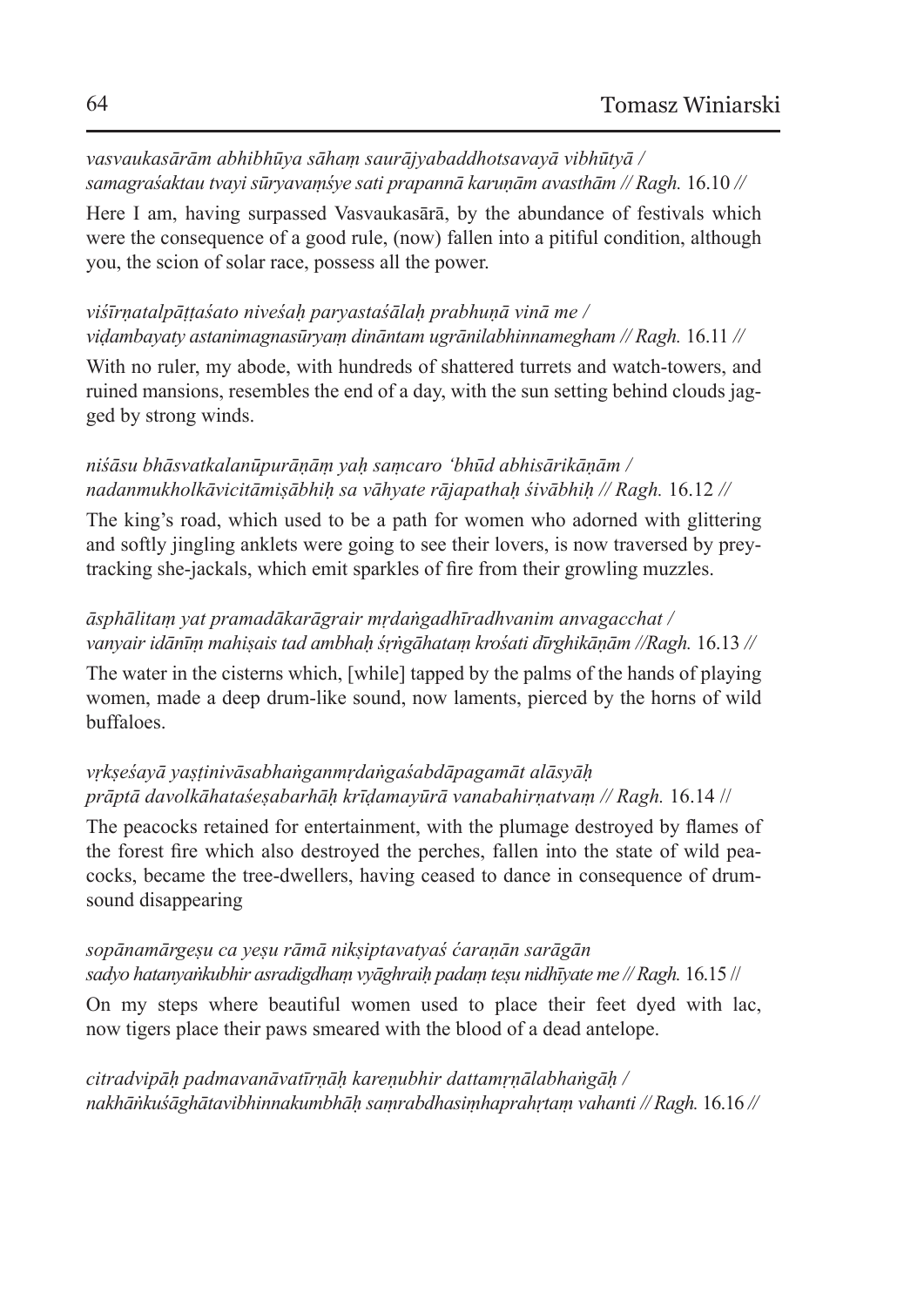The elephants shown in the paintings as entering into the lotus beds and as being presented with lotus stalks by the female elephants, and with their temples being pierced and cut by the goad claw, have now to bear the striking of the paws of enraged lions

#### *stambheṣu yoṣitpratiyātanānām utkrāntavarṇakramadhūsarāṇām / stanottarīyāṇi bhavanti saṅgān nirmokapaṭṭāḥ phaṇibhir vimuktāḥ // Ragh.* 16.17 *//*

The sloughs, cast by the serpents, clinging to the pillars become upper garments covering the busts of the women sculptures, which was rendered grayish by paint gradually fading away.

#### *kālāntaraśyāmasudheṣu naktam itastato rūḍhatṛṇāṅkureṣu / ta eva muktāguṇaśuddhayo 'pi harmyeṣu mūrchanti na candrapādāḥ // Ragh.* 16.18 *//*

Although moon-rays are white like strings of pearls, they are unable to brighten at night the palaces on which the blades of grass grown here and there and plaster of which gradually have become dark.

#### *āvarjya śākhāḥ sadayaṃ ca yāsāṃ puṣpāṇy upāttāni vilāsinībhiḥ / vanyaiḥ pulindair iva vānarais tāḥ kliśyanta udyānalatā madīyāḥ // Ragh.* 16.19 *//*

My garden-creepers, from which playful women picked the flowers after tenderly bending them down, are now being destroyed by wild Pulindas, behaving like monkeys.

# *rātrāv anāviṣkṛtadīpabhāsaḥ kāntāmukhaśrīviyutā divāpi / tiraskriyante kṛmitantujālair vicchinnadhūmaprasarā gavākṣāḥ // Ragh.* 16.20 *//*

The windows, not sending out any lamp-light in the night-time, and deprived of the beauty of young women's faces in the day-time, are covered by cob-webs instead of smoke, which does not emerge from them anymore.

## *balikriyāvarjitasaikatāni snānīyasaṃsargam anāpnuvanti / upāntavānīragṛhāṇi dṛṣṭvā śūnyāni dūye sarayūjalāni // Ragh.* 16.21 *//*

I suffer seeing the Sarayu river waters without any contact with bath-materials, having its sands without any ritual offerings performed on them, and having the canehuts on the banks deserted.

# *tad arhasīmāṃ vasatiṃ visṛjya mām abhyupaituṃ kularājadhānīm / hitvā tanuṃ kāraṇamānuṣīṃ tāṃ yathā gurus te paramātmamūrtim // Ragh.* 16.22 *//*

Therefore, you should leave this abode and return to me the seat of the royal authority, exactly like your father, who abandoned the human form, which he assumed